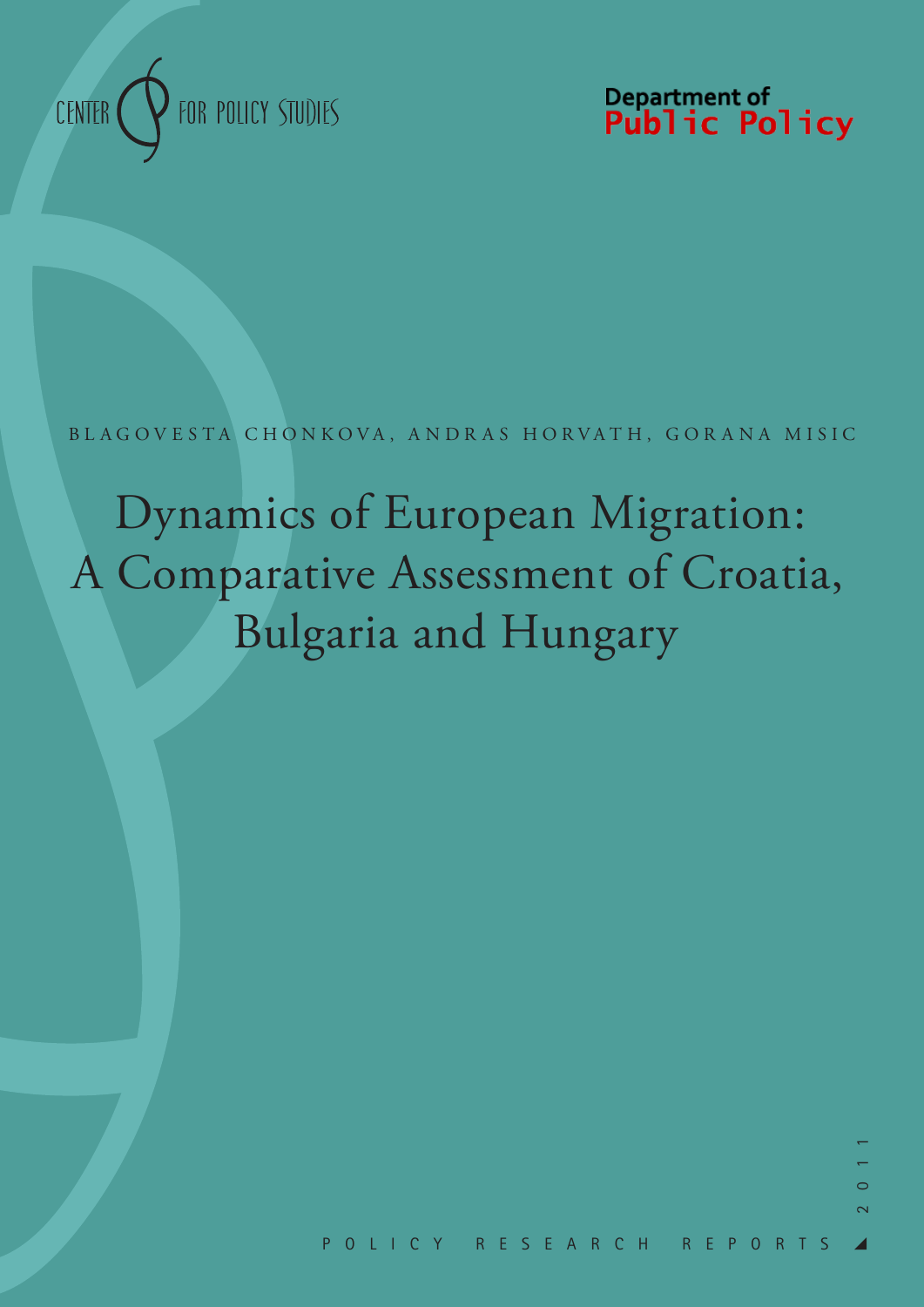#### ABOUT THE PROJECT

This study was commissioned by the Europe Zone Office of the International Federation of Red Cross and Red Crescent Societies (IFRC), Budapest. It was conducted and recognized in partial fulfillment for the "Policy Labs" course within the Department of Public Policy at Central European University. Policy Labs are part of the MA curriculum. They give an opportunity for small teams to work for external clients producing and presenting policy relevant research that will be used for advocacy, assessment and development. Clients are civic organizations, donors, research centers and international organizations. The Policy Lab focusing on this project for the IFRC was mentored by Andreas Goldthau, Associate Professor at the Central European University's Department of Public Policy.

#### ABOUT THE PAPER SERIES

Policy Research Reports are occasional studies that provide support or background information for wider research projects. They include reviews of scientific literature, state of the art reports, and country studies. They are works in progress and offer practical combinations of academic and policy writing.

Blagovesta Chonkova, Andras Horvath, and Gorana Misic were students in the Master of Arts program of the Department of Public Policy at Central European University during the 2010-2011 Academic Year.

The views in this report are the authors' own and do not necessarily reflect those of the Center for Policy Studies, Central European University, the International Federation of Red Cross and Red Crescent Societies or any its entities.

This text may be downloaded only for personal research purposes. Additional reproduction for other purposes, whether in hard copies or electronically, requires the consent of the author(s), editor(s). If cited or quoted, reference should be made to the full name of the author(s), editor(s), the title, the research project, the year and the publisher.

CENTER FOR POLICY STUDIES CENTRAL EUROPEAN UNIVERSITY

Nador utca 9 H–1051 Budapest, Hungary cps@ceu.hu http://cps.ceu.hu

© Central European University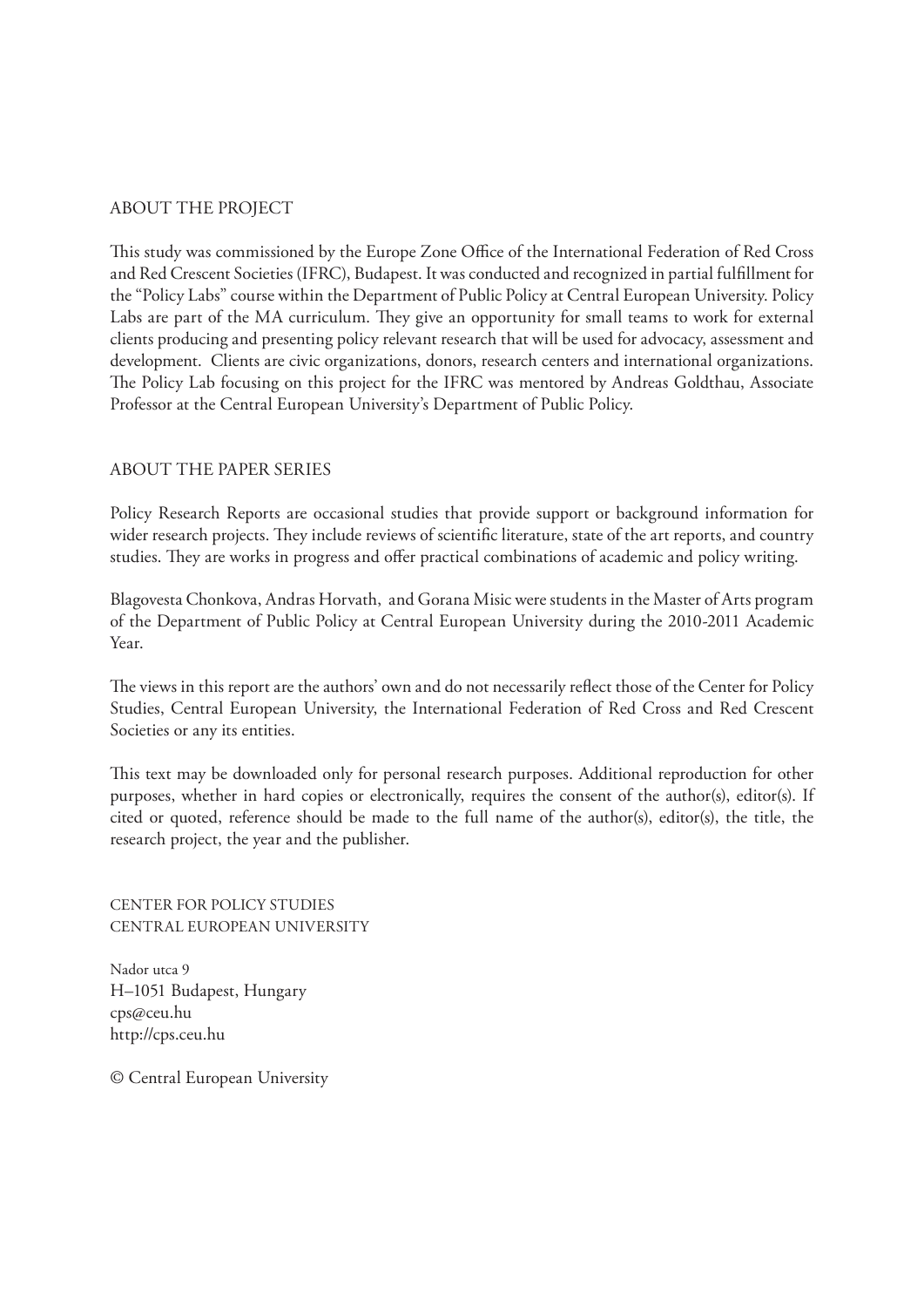### **Acknowledgements**

This study was commissioned by the Europe Zone Office of the International Federation of Red Cross and Red Crescent Societies (IFRC), Budapest. It was conducted and recognized in partial fulfillment for the "Policy Labs" course within the Master in Public Policy program at Central European University. Views presented here are not representative of the CEU, the IFRC or any of its entities.

The authors are thankful to the Croatian national chapter for their correspondence, cooperation and help in data gathering.

We would also like to thank the CEU's Academic Writing Center and John Harbord in particular for his valuable insights and critical reading that helped us improve the style of this paper.

In addition, we are grateful for the efforts of Lisa Quinn from OSI/LGI who strengthened our understanding of the genre and provided us critical advice during the research.

Finally, we would like to express our special gratitude to our mentor, Dr. Andreas Goldthau. His insightful comments, constructive suggestions and guidance proved indispensable in finalizing this study.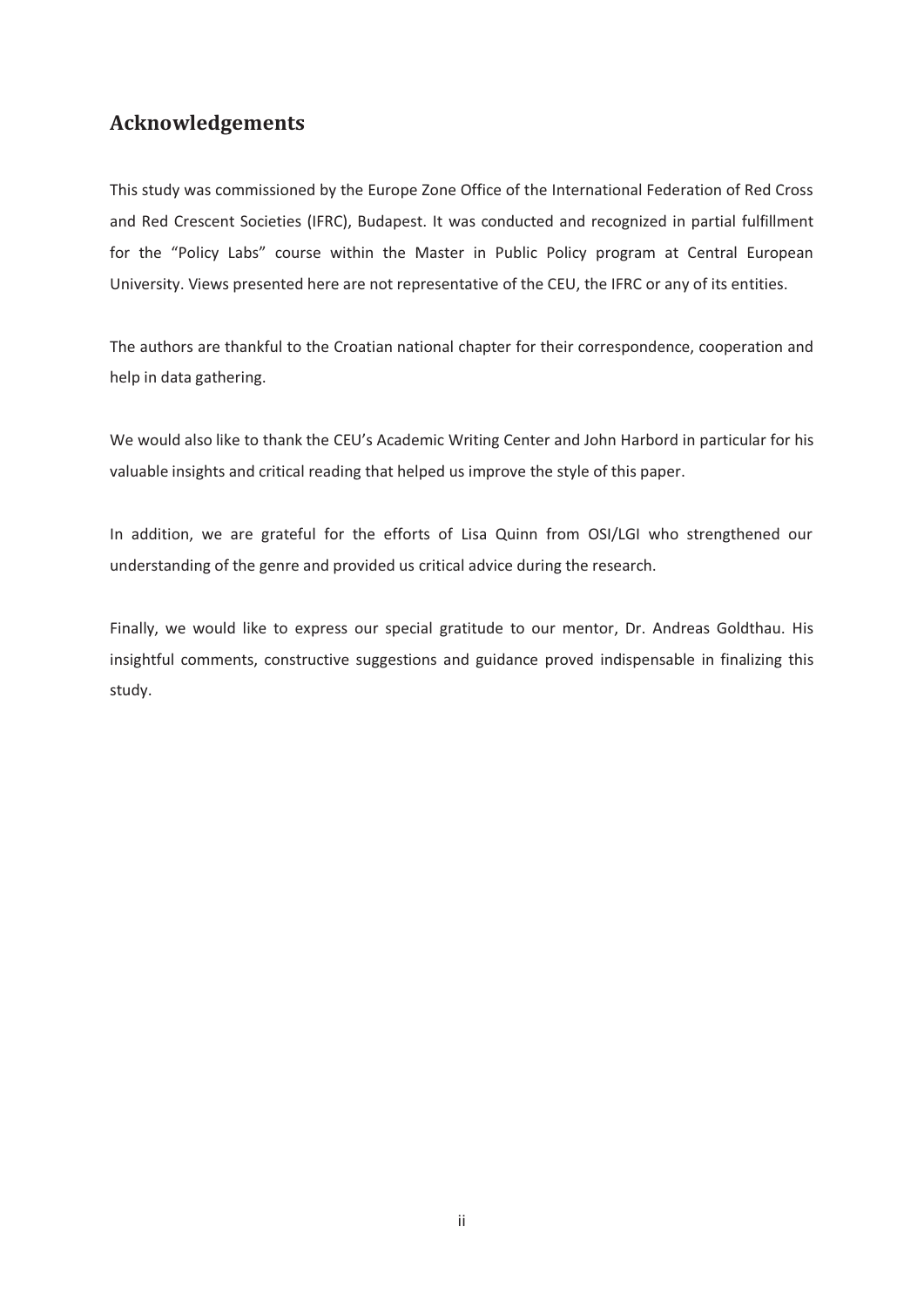# **Table of Contents**

| $\mathbf{1}$   |       |                                                                                    |  |  |  |  |  |  |  |  |
|----------------|-------|------------------------------------------------------------------------------------|--|--|--|--|--|--|--|--|
| 2              |       |                                                                                    |  |  |  |  |  |  |  |  |
| 3              |       |                                                                                    |  |  |  |  |  |  |  |  |
| 4              |       |                                                                                    |  |  |  |  |  |  |  |  |
|                | 4.1   |                                                                                    |  |  |  |  |  |  |  |  |
|                | 4.1.1 |                                                                                    |  |  |  |  |  |  |  |  |
|                | 4.1.2 |                                                                                    |  |  |  |  |  |  |  |  |
|                | 4.2   |                                                                                    |  |  |  |  |  |  |  |  |
|                | 4.2.1 |                                                                                    |  |  |  |  |  |  |  |  |
|                | 4.2.2 |                                                                                    |  |  |  |  |  |  |  |  |
|                | 4.2.3 |                                                                                    |  |  |  |  |  |  |  |  |
|                | 4.3   |                                                                                    |  |  |  |  |  |  |  |  |
|                | 4.3.1 |                                                                                    |  |  |  |  |  |  |  |  |
|                | 4.3.2 |                                                                                    |  |  |  |  |  |  |  |  |
|                | 4.3.3 |                                                                                    |  |  |  |  |  |  |  |  |
|                | 4.3.4 |                                                                                    |  |  |  |  |  |  |  |  |
| 5              |       |                                                                                    |  |  |  |  |  |  |  |  |
| 6              |       |                                                                                    |  |  |  |  |  |  |  |  |
| $\overline{7}$ |       |                                                                                    |  |  |  |  |  |  |  |  |
|                | 7.1   |                                                                                    |  |  |  |  |  |  |  |  |
|                | 7.2   | APPENDIX II: Benchmarking asylum applications: the three case studies and the EU31 |  |  |  |  |  |  |  |  |
|                | 7.3   |                                                                                    |  |  |  |  |  |  |  |  |
|                | 7.4   |                                                                                    |  |  |  |  |  |  |  |  |
|                | 7.5   |                                                                                    |  |  |  |  |  |  |  |  |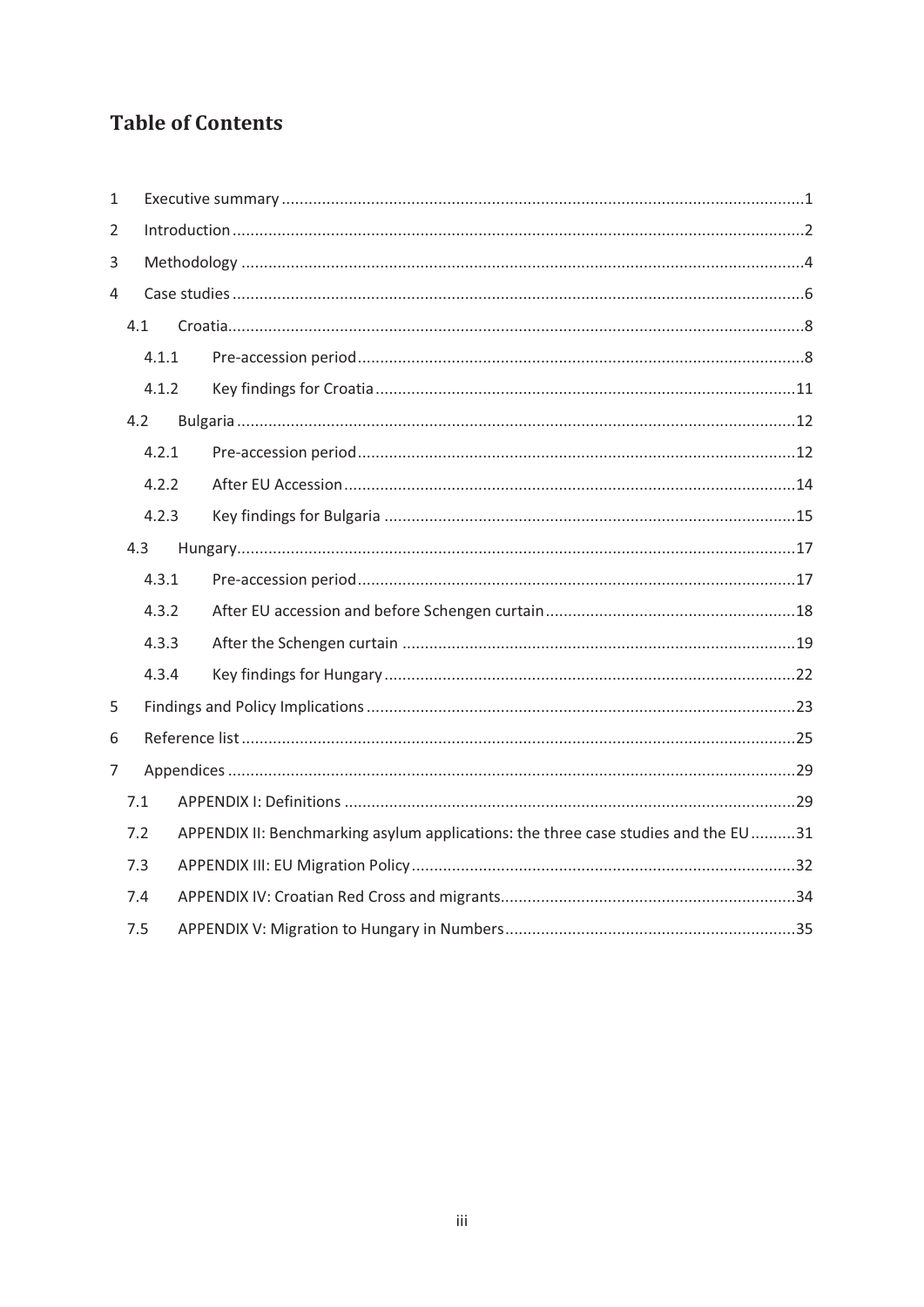#### **1 Executive summary**

Through the quantitative analysis of migration statistics and the qualitative assessment of relevant domestic regulations in Croatia, Bulgaria and Hungary, this study outlines a common analytical narrative to underpin the relationship between migratory trends and regulation. It establishes that the number of asylum applications and illegal border crossings can be meaningfully explained by domestic regulations which are, in turn, induced by the process of EU integration. Based on these findings, we recommend the IFRC Europe Zone office to:

- - Exert work on enhancing the conditions in detention centers and on easing the process of asylum applications, especially, in pre-accession countries. Despite the probably decreasing number of applications (due to stronger border control), the number of applicants is likely to grow with the country's accession to the EU.
- $\bullet$  Play an active role in providing irregular migrants and asylum seekers physical and also, socio-psychological help. These migrants are the most prone to human rights violations.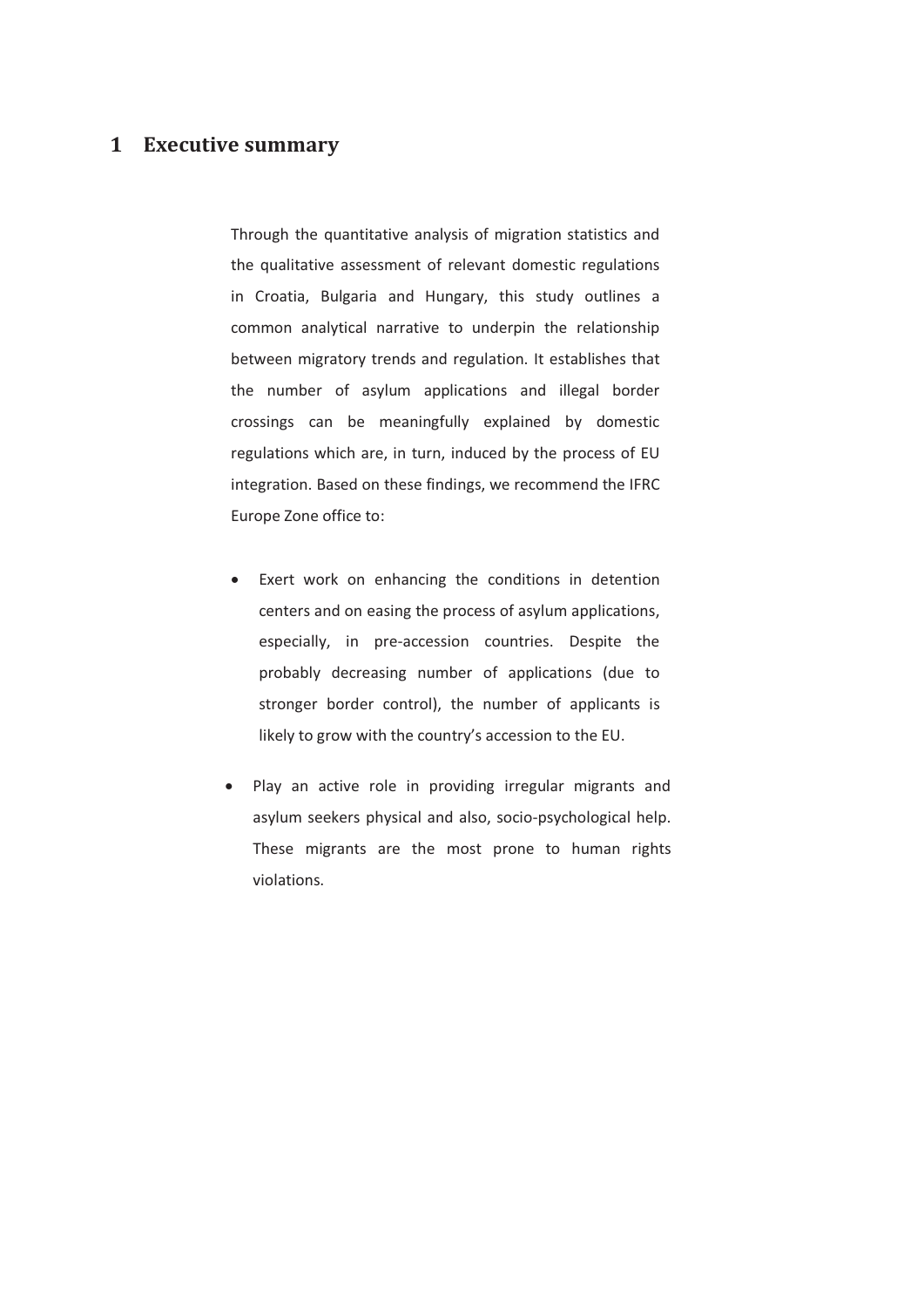#### **2 Introduction**

In the past ten years Central and Eastern Europe (CEE) underwent significant structural changes, both political and economic. In particular, the process of accession to the European Union (EU) induced extensive changes in the region as countries had to comply with the requirements for EU membership (the so-called *acquis communitaire*). One of the important consequences of the EU accession was the increased attractiveness of new member states for third country nationals looking for protection and better lives within the EU. Once being source countries of immigrants to Western Europe, the CEE region has now itself become a destination or preferred transit region for migration flows. In particular, the expansion of the Schengen area, allowing for free cross-border movement among participating countries, has marked an important change in migratory flows. Now, when third country nationals enter the Schengen area, they have a relatively easy way to navigate across member states. In turn, joining the Schengen zone requires participating countries with external borders to strengthen border control to fend off against the increasing migratory pressure. Joining the EU and the Schengen area are therefore believed to be "landmark" events which can be considered important "pull factors" for migrants. Above mentioned "landmark events" coincide with extensive changes in new member countries' regulatory frameworks governing migration and border control. This change in active legislation is induced primarily both by EU directives and by the potential increase in the number of migrants seeking to immigrate or pass through the country, in many cases, illegally.

This policy study investigates the relationship between regulatory change stirred by the processes of accession to the EU and the Schengen area, and the trends in migratory flows. To this end, three case study countries are analyzed: Croatia, Bulgaria and Hungary. With the establishment of a common analytical narrative explaining the phenomena in these three countries, this study contributes to and helps the IFRC design appropriate policies regarding migration and protection of migrants in new and future member states of the EU. The main aim of this study is to identify the changing patterns of migratory flows in correlation with regulatory changes in receiving countries. To this end, we look into the number of asylum-seekers, as well as the attempts of illegal border crossings for the period of 2000 to 2010 in three selected CEE countries. These figures will be juxtaposed with the gradual stages of EU accession and accession to the Schengen area, enabling us to draw conclusions on the nature of the shifts in migratory flows.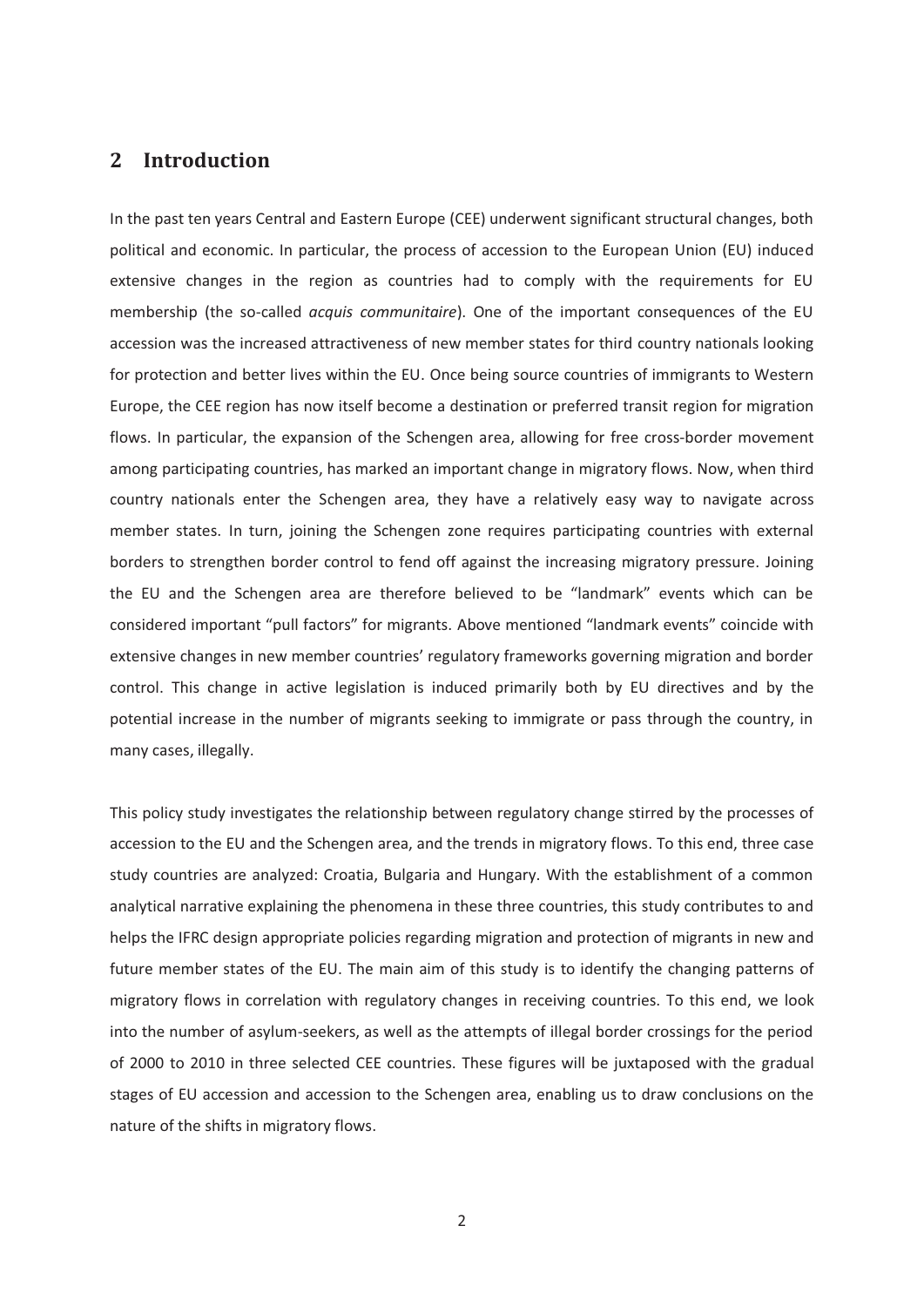The study relies on a thorough review of the legislative changes related to the EU and Schengen accession in the countries of concern and on the assessment of available quantitative data on their relevant migratory patterns. That way, migration dynamics can be traced back and correlated to changes in regulatory frameworks in receiving countries. This study condenses the inferences drawn from the case studies in an analytical narrative that describes the relationship between regulatory changes posed by European integration and the changes in migratory flows. The narratives cannot be translated directly into general (or universal) trends of the European integration process, given the differences between regions, routes and migratory patterns; yet, they offer a valuable insight on how migration has been affected by harmonization with the EU and Schengen *acquis*. Two main findings stand out:

- EU (pre)-accession is characterized by a decreasing number of illegal crossings, due to strengthened border control, also affecting the number of asylum applications;
- Entering the Schengen area coincides with the newly increasing number of illegal border crossings and asylum applications; the reason for this lies in a higher attractiveness of the country due to better access to the rest of the EU/ Schengen zone.

These findings produce relevant policy implications for the IFRC to predict and properly assess the needs of relevant National Societies in coping with the changes in the flow of migrants as a function of the country's EU accession status.

Before we get started, four important clarifications should be made with regards to the scope of the study. First, asylum-seeker and border-crossing figures are used as indicators to measure the extent to which a country attracts third-country nationals. These numbers relate to the demand side of migration only and thus do not take into consideration other factors, such as the capacity or willingness of the state to provide refugee status to the migrants<sup>1</sup>. Second, the paper selectively focuses on three countries – Croatia, Bulgaria and Hungary – as they each represent different stages of EU and Schengen accession (for more information on case selection, see the *Methodology* below). Third, the period of investigation includes the stages of EU accession of the three case studies so that changes in migration flows related to the EU and Schengen accession in these countries can be traced. Finally, this study benchmarks migratory flows in the examined countries against the EU average, enabling us to control for events in 'sending countries', such as the outbreak of civil war, natural disasters or else.

 $\overline{a}$ 

 $1$  Another important reason to focus on these two indicators is the availability of information, which in the case of economic migrants is largely insufficient.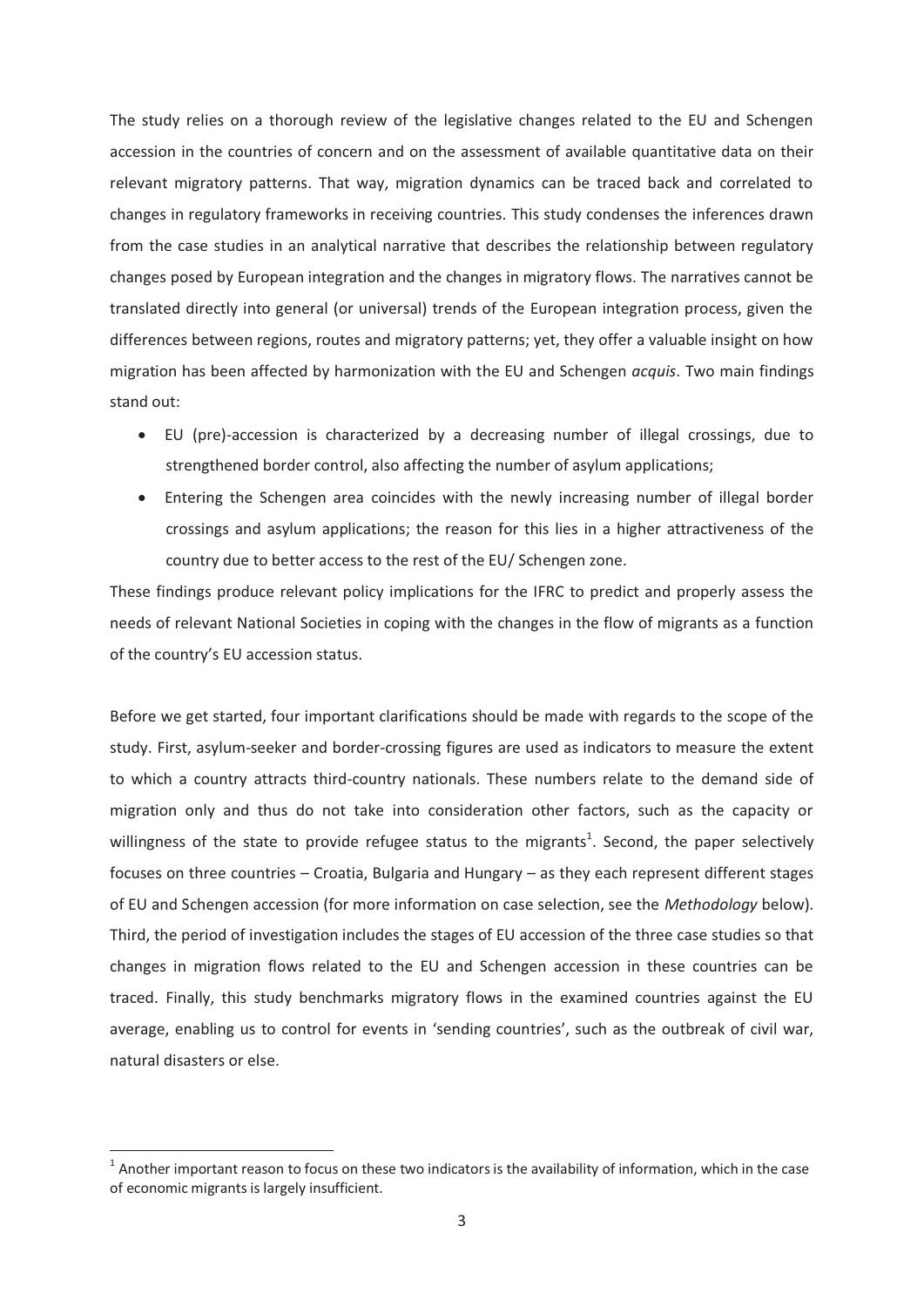#### **3 Methodology**

In order to understand how changes in legislation from 2000 to 2010 in the three Central-Eastern European case study countries affected migration to and through the region, special emphasis is placed on studying whether the "landmark events" of European integration had a significant impact. To that end we investigate and qualitatively analyze the relationship between the causal variable *regulatory change* and the explanandum of *migratory trends*. It is expected – and later confirmed – that regulatory change substantially affects the willingness of migrants to enter a country by imposing different obligations and conferring different rights to them.

For the purpose of this study, *regulatory change* refers to all changes in domestic legislation, which substantially affect the status of migrants, including institutional incentives and obstacles for their entry. EU directives induced most of the regulatory change within the analytical timeframe of 2000- 2010. These legal acts have been identified and collected from domestic legal databases and country reports made by the European Commission or other international organizations, in particular, the IOM and the UNHCR. *Migratory trends* refer mainly to the number of migrants and also to their composition by citizenship which, by proxy, hints on the changing routes of transnational migration. Due to the limitations of this policy study, however, not all migrants can be included in the purview of this paper; rather, three sets of migrants were selected based on their relevance to the work of the IFRC Europe Zone Office: *irregular migrants*, *asylum seekers* and *refugees*. While international statutes define these categories of migrants (*see Appendix I.*), it is important to note that not all countries have adopted these definitions in their national statistics. Comparing different domestic sources therefore raises the danger of imprecision. Unfortunately, most inter- and supranational organizations rely on the data supplied by national sources; hence, this imprecision is inherent in all comparative studies, including this one. Moreover, an even bigger challenge is the (non-)availability of data. The Croatian Ministry of Interior, for instance, has only published data on refugees since 2007; the UNHCR's earliest available country report on Croatia dates to 2004 which leads to more uncertainty in the analysis of migratory trends. This inherent imprecision of published numbers and the lack of data is a limitation this study has to live with. We, however, believe that despite the error margin it is feasible to extrapolate general correlations between regulatory change and migratory shifts.

As mentioned above, this study relies on a case study based analysis to assess migration dynamics in three countries: Croatia, Bulgaria and Hungary. These countries were selected because they offer a wide variation in terms of legislative framework and their current stage in the European integration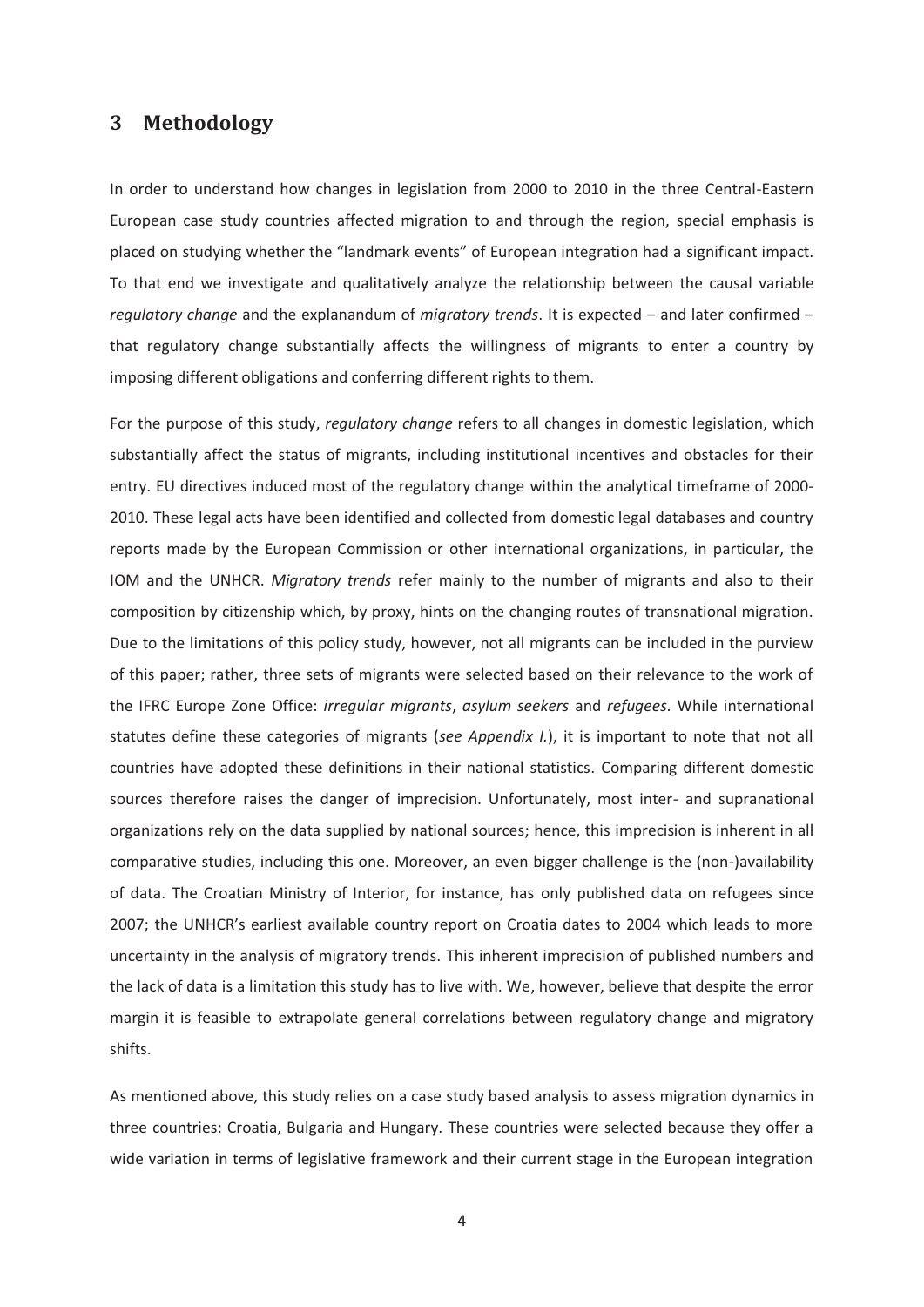process. The first case study country, Croatia is not a member of the EU and falls outside the Schengen curtain; Bulgaria is an EU member since 2007, but is still outside the Schengen curtain; while Hungary is an EU member within the Schengen curtain. In other words, these three countries stand for the larger population of cases and allow for some robust insights into the situation and challenges of both current and prospective EU members.

In order to correlate migration dynamics with stages of European integration, the predefined tenyear-long timeline will be parsed into three stages according to what we call "landmark events": i) achieving pre-accession status; ii) achieving post-accession status but pre-Schengen; and iii) achieving post-Schengen status. Each case study country can be placed in a different stage outlined above. That way, we control for the unparallel timeline of integration these countries are in, but can still compare across cases.

This study uses aggregate European trends in migration from 2000-2010 as a benchmark for country level data. The benchmark is introduced to control for omitted variables, such as important events in third countries – natural disasters, domestic political turmoil, economic crises or other. In other words, it will clean the national trends from external factors and, thus, allow for a realistic analysis of the correlation between migratory trends and domestic regulatory change.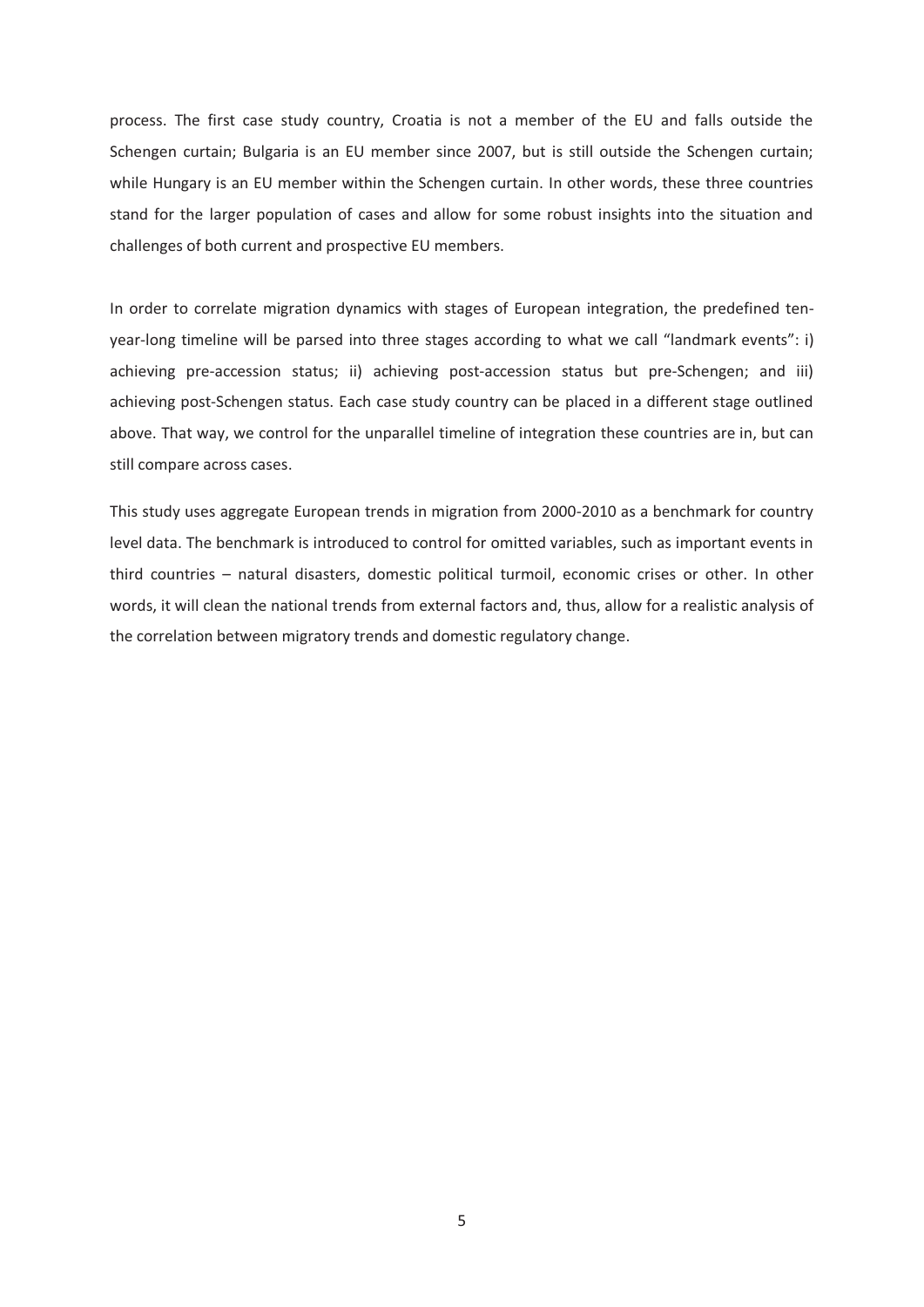#### **4 Case studies**

Migration flows in Europe are strongly affected by the European Union's migration policy (for an outline of the EU's migration policy see *Appendix III*). In the context of EU enlargement and enlargement of the Schengen area, candidate and potential candidate countries are especially subject to conditionality imposed by Brussels in certain policy areas, notably migration. In the process of legislative adjustments, all countries in the region are – for instance – required to



**Source:** Adapted from MoI, 2011

strengthen border controls, which affect migratory flows and routes. The "Balkan route" (*Figure 1)* neatly illustrates this point. The route refers to an illegal migration path from Western Balkan countries, namely Albania, Bosnia and Herzegovina, Croatia, Kosovo, Macedonia, Montenegro and Serbia. Furthermore, it also refers to the

transit of illegal migrants from the Eastern Mediterranean: from Asia via Turkey to Greece, southern Bulgaria and Cyprus (Frontex 2010). The Balkan route is indicative for our purposes as it crosses through all three countries analyzed.

This route experienced a sudden shift in the number of migrants when a visa liberation regime was implemented in 2010, which granted visa-free entry to the EU for Balkan countries, such as Bosnia and Herzegovina and Albania. This is considered to be the main driver behind the 10 per cent increase in border crossings to Hungary and Slovenia as well as in an increased number of asylum seekers, especially from Serbia and Macedonia. According to the European Commission, nevertheless, the asylum system was largely abused and most applications were unfounded and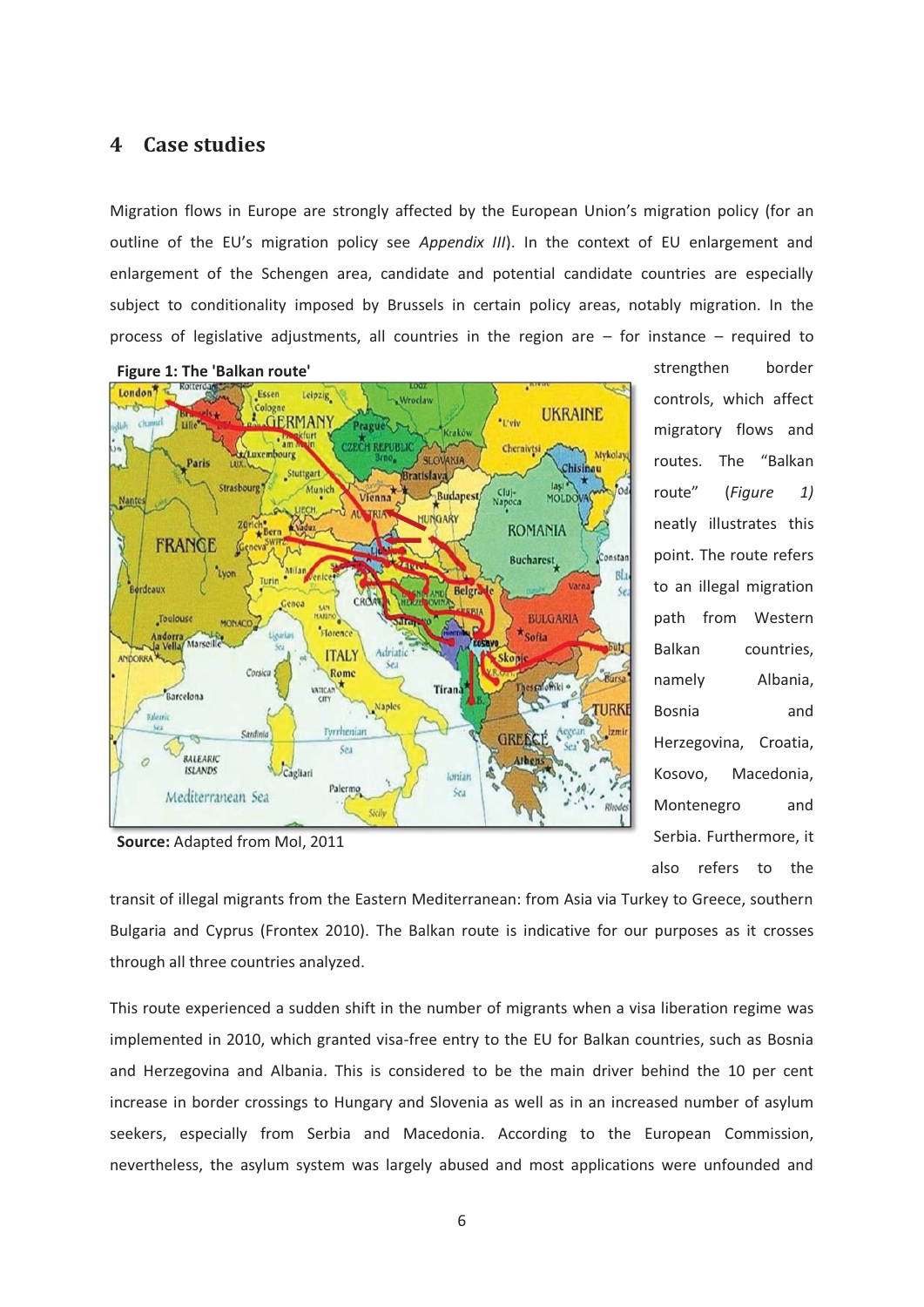therefore refused. As a consequence, post-visa liberation mechanisms were introduced, namely progress monitoring and abuse prevention (Frontex 2011).

This example demonstrated how EU regulations and enlargement prospects affect migratory patterns, in this case, the Balkan route. To further investigate the effects of EU regulations and the Schengen curtain on migration flows in Europe, the study now proceeds with the abovementioned three cases studies.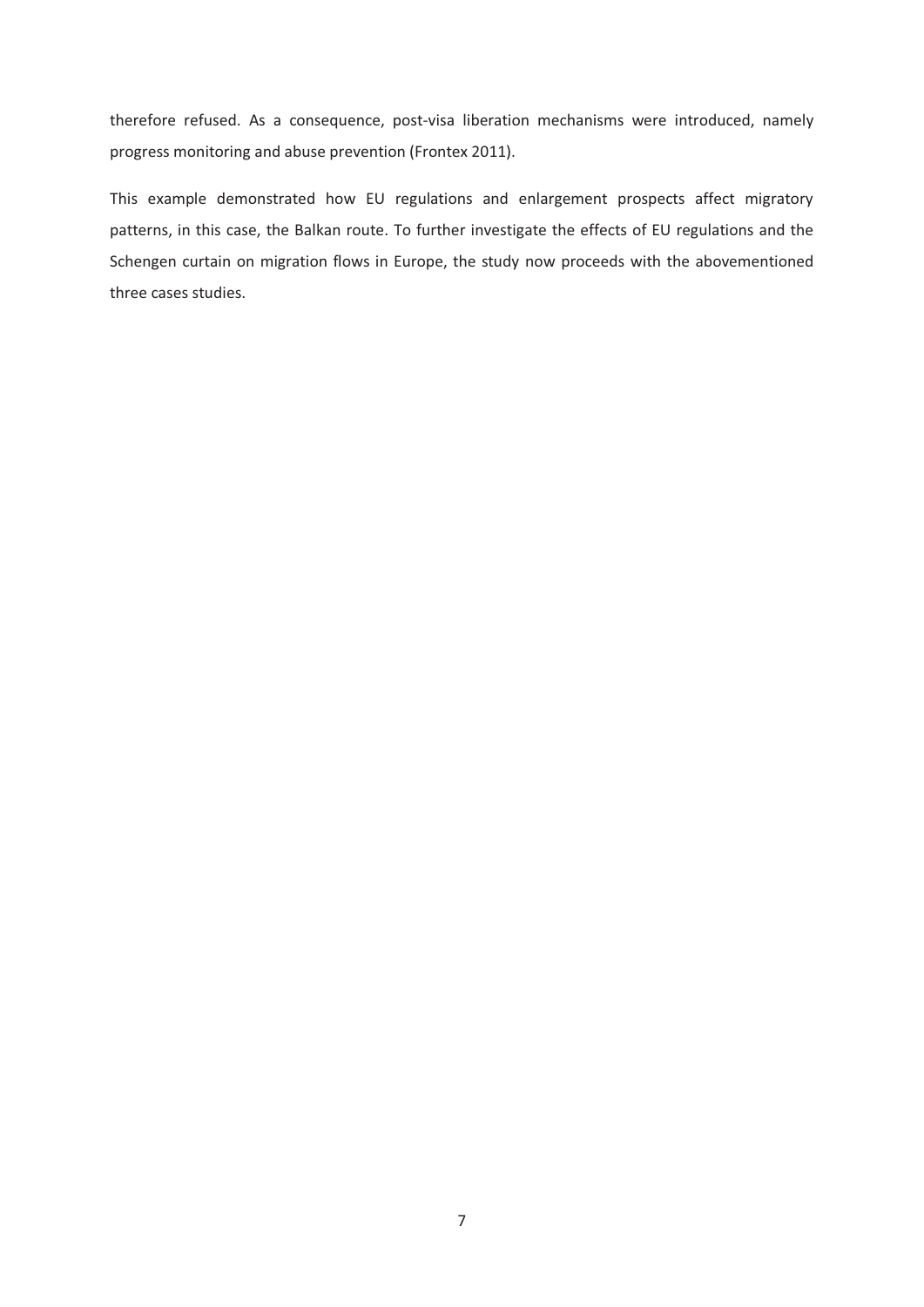#### **4.1 Croatia**



#### **FACTBOOK2**

| <b>Population</b>               | 4,486,881 (July 2010 est.)                                                                               |  |  |  |  |
|---------------------------------|----------------------------------------------------------------------------------------------------------|--|--|--|--|
| <b>Net</b><br>migration<br>rate | 1.59 migrant(s)/1,000 population<br>(2010est.)                                                           |  |  |  |  |
| Land<br>boundaries              | total 1,982 km                                                                                           |  |  |  |  |
|                                 |                                                                                                          |  |  |  |  |
| Border<br>countries             | Bosnia and Herzegovina 932 km,<br>Hungary 329 km, Serbia 241 km,<br>Montenegro 25 km, Slovenia 455<br>km |  |  |  |  |

#### **4.1.1 Pre-accession period**

Adjusting to the EU regulations, in November 2006 Croatia adopted the Integrated Border Management Action Plan, and revised the State Border Act in 2007. Moreover, in July 2007, the Migration Policy Strategy for 2007-2008 and the Aliens Act were adopted, regulating temporary and permanent residence of non-Croatian nationals. However, Croatia has one illegal migration deportation centre (Ježevo), which does not have sufficient capacity. In 2006, the first asylum reception centre was opened in Kutina with the capacity of a mere 100 beds. Finally, in July 2007 Croatia also amended the Asylum Act which was implemented in 2008. Asylum seekers are transferred from the border to Ježevo and then to Kutina. Apparently, a considerable number 'take French leave' during the transfer, as reported by the

#### **RELEVANT LEGISLATION**

1995 State Border Act (amended in 2003 and 2007)

2003 Asylum Act (amended in 2007 and 2010)

2006 Integrated Border Management Action Plan

2007 Migration Policy Strategy for 2007-2008

2007 Aliens Act (amended in 2010)

 2 Source: CIA World Factbook.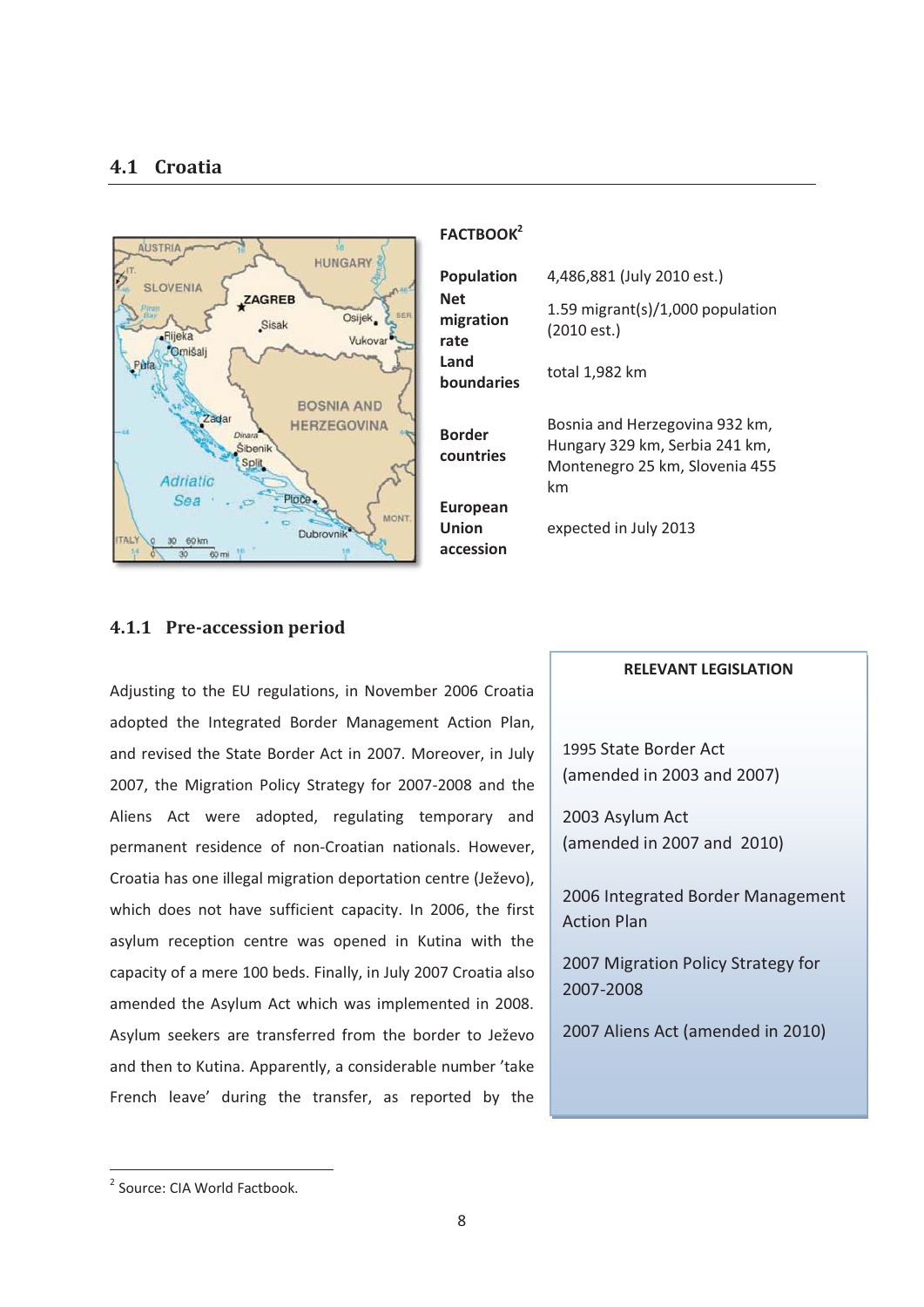European Commission (European Commission 2005-2010).

#### **Irregular migrants<sup>3</sup>**

In general, and as highlighted by the European Commission (2008), a lack of staff, equipment and capacity prevented effective data gathering on illegal border crossings for the period prior to 2007. In that, it is hard to tell whether changes in regulation adopted in 2006 had an effect. At present, Croatia is still considered to be a transit country, from which more than 50 percent of asylum seekers leave before their case has been settled (European Commission 2010). *Table 1* (below) summarizes the relevant data of migrants arriving to Croatia.

|              | <b>Asylum</b><br><b>Refugees</b><br>seekers |    | <b>Irregular</b><br>migrants** | <b>Illegal crossings</b><br>of the border* | <b>Subsidiary</b><br>protection |  |
|--------------|---------------------------------------------|----|--------------------------------|--------------------------------------------|---------------------------------|--|
| 2004         | 162                                         | 0  | n.a.                           | n.a.                                       | 0                               |  |
| 2005         | 186                                         | 0  | 5,406                          | n.a.                                       | 0                               |  |
| 2006         | 94                                          |    | 5,564                          | n.a.                                       | 0                               |  |
| 2007         | 195                                         | 0  | 4,000                          | 3,527                                      | 0                               |  |
| 2008         | 155                                         | 3  | 2,013                          | 2,119                                      | 3                               |  |
| 2009         | 146                                         | 11 | 3,219                          | 1,495                                      | $\overline{\phantom{a}}$        |  |
| 2010         | 290                                         | 5  | n.a                            | 1,757                                      | 8                               |  |
| <b>TOTAL</b> | 1,228                                       | 20 | 20,202                         | 8,898                                      | 13                              |  |

**TABLE 1: Structure and number of migrants in Croatia**

Source: UNHCR 2011, Ministry of Interior of the Republic of Croatia 2009-2011<sup>\*</sup> and European Commission 2005-2010\*\*

According to data of the Ministry of Interior of the Republic of Croatia, the greatest concentration of **irregular migrants** entering the country (*Figure 2*) can be noted in the eastern part of Croatia, namely Vukovarsko – Srijemska County.

Although the number of illegal crossings of the border in that area slightly increased in the last three years (from 123 in 2008, 79 in 2009 to 273 in 2010), in comparison with previous years, when it was around 700,

**Figure 2: Routes of irregular migration in Croatia** 



**Source**: Ministry of Interior, 2011

-

 $3$  For a definition see the appendix.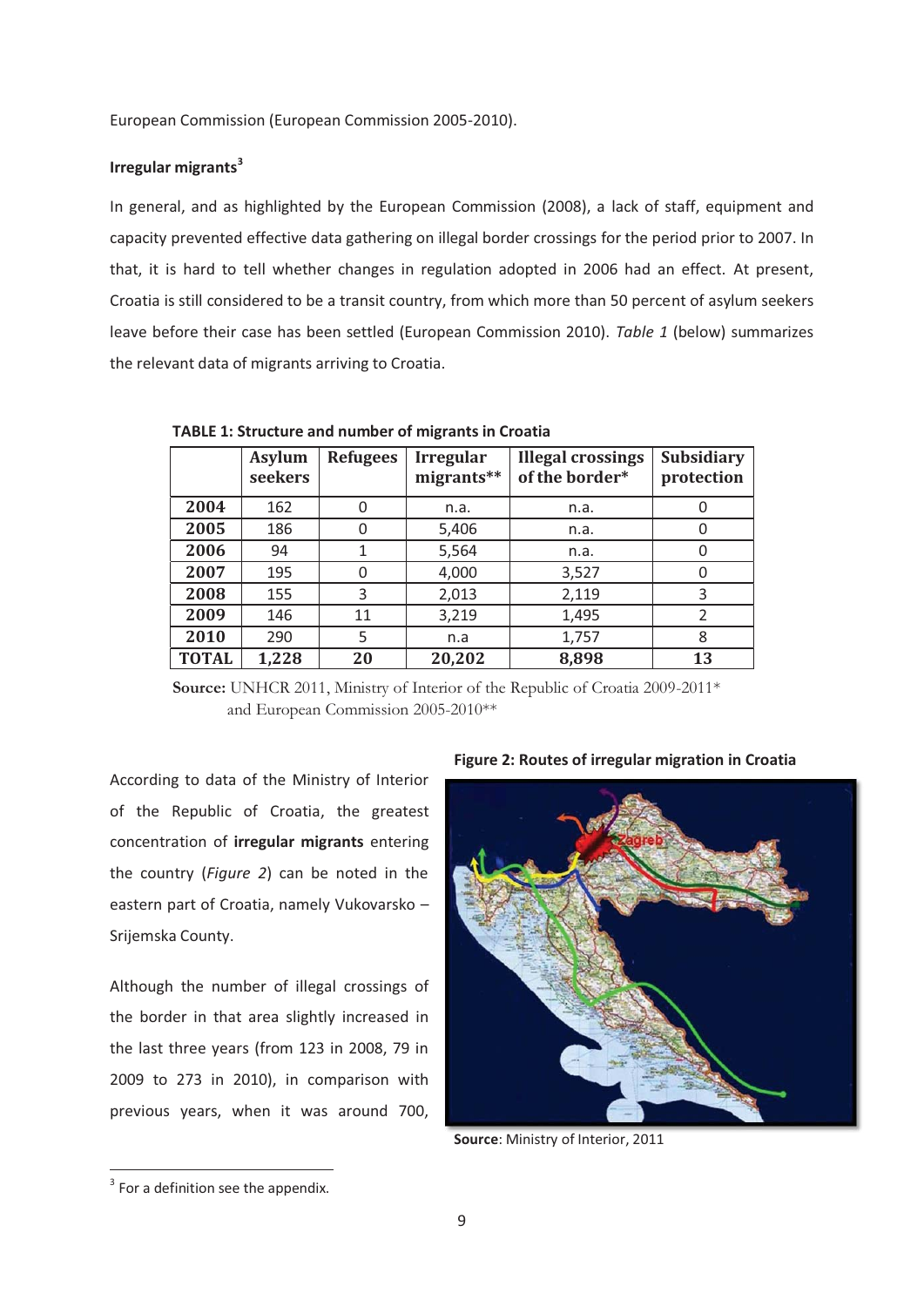there is a significant decrease in illegal entries (Ministry of Interior 2011).

In general, according to the Progress Reports of the European Commission (2006-2010), the overall number of illegal migrants decreased by more than 40% from 2005 to 2009. Moreover, the Ministry of Interior also notes a decrease of illegal crossings of the border. This decrease can be attributed to the EU conditionality in the area of justice freedom and security, which especially refers to both training and increasing the number of staff of the Ministry of Interior and border police, as well as to improvement in equipment for a more effective control of 'green borders' (Ministry of Interior 2011).

Regarding the destination of migrants in 2007, 67 per cent were stopped at the border with Slovenia, which decreased to 54 per cent in 2008. This trend, however, confirms that Croatia is mainly a transit country, where most of the migrants are heading to the countries of the European Union. The transitory status can also be confirmed by a recent case of illegal transfers of migrants discovered by the Croatian police. In the period from February  $14<sup>th</sup>$  to May  $19<sup>th</sup>$  2011, migrants from Serbia were transferred to Vukovar and further to the detention centre for asylum seekers in Kutina. The next step was to transfer them to Rijeka, Istria, and Varaždin and organize their illegal transfer to Slovenia and other EU countries (Ministry of Interior 2011).

Improved conditions at the borders, as well as cooperation with neighboring countries have led to disruption of the Balkan route – the most significant path for illegal migration, especially for migrants from China, Iraq, Iran, Bangladesh and Afghanistan (Frontex).

#### Asylum seekers and refugees<sup>4</sup>

The number of asylum seekers in Croatia has been increasing since 1997. According to UNHCR statistics, the total number of asylum seekers reached 1,228 in 2010. Unlike in the EU, where the number of asylum seekers exhibits a decreasing trend, the number of asylum seekers in Croatia increased by 15% in 2005. This can be attributed to the beginning of pre-accession negotiations. The biggest change can be observed in 2007, when the number of asylum applications increased for 107% compared to the year before, a trend which however concurs with observed general EU trends (cf. *Appendix II*).

Due to lack of legal regulation, the first refugee status in Croatia was granted only in 2006. Overall, the percentage of asylum seekers who are granted the status of refugee or subsidiary protection is very low in Croatia – around 2 percent. Such a low number of approved refugee statuses can be explained by two factors: restrictive law, as well as complicated and long procedures, and lack of

-

 $4$  For a definition see the appendix.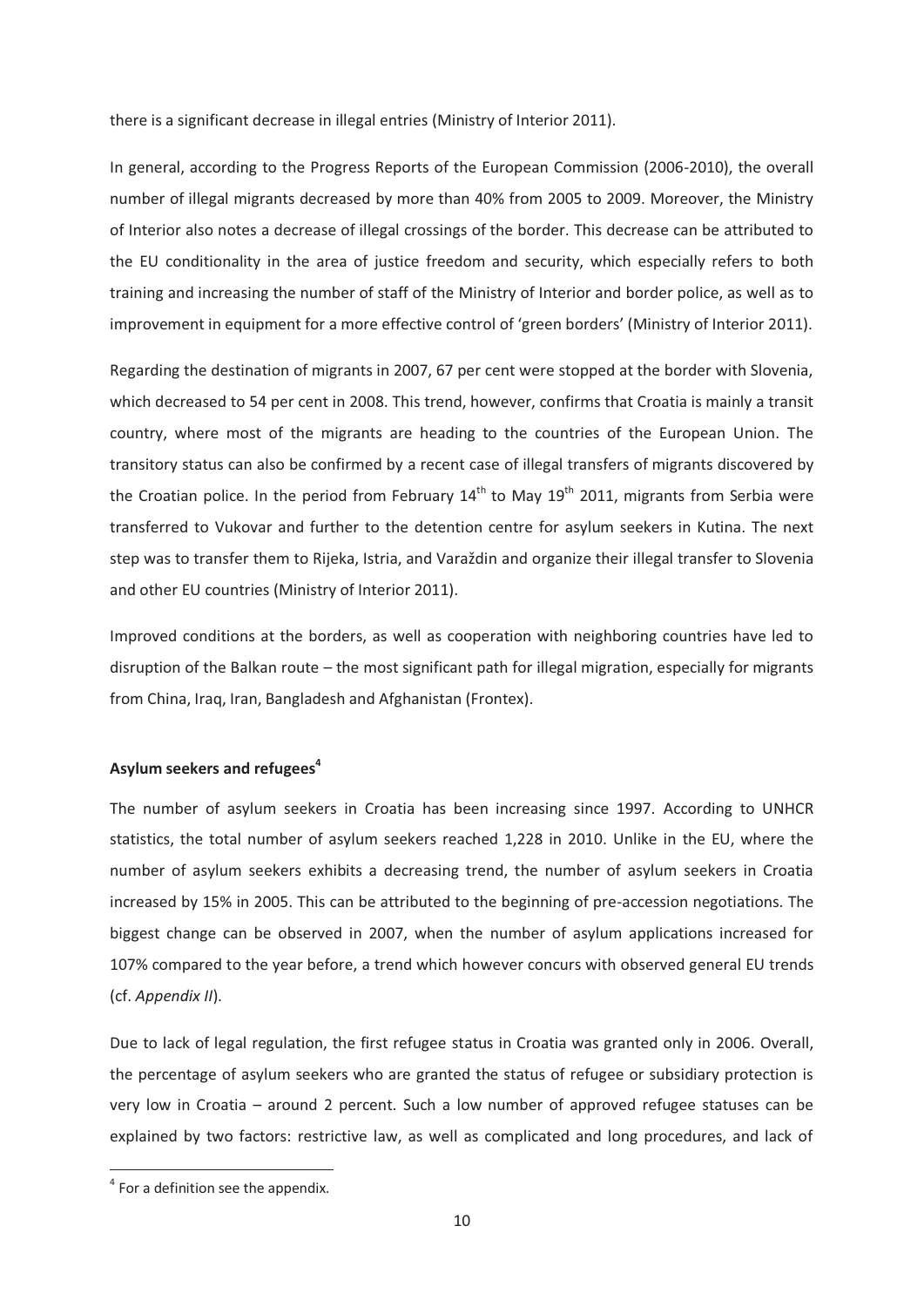accommodation capacities. The Asylum law was amended in 2010 with the aim to improve the position of migrants. It is yet to bee seen how it will be implemented. This lack of accommodation capacity exhibits an additional problem: although EU pre-accession funds were used to improve asylum policy in Croatia, most of the money was invested in highly sophisticated equipment for border control, leaving accommodation capacities undeveloped (CMS 2011).

Although most of the regulations and legislation regarding migration in Croatia is now in the line with the *acquis*, some concerns remain in the practice. Some of them include protection of human rights of migrants, especially irregular migrants applying for asylum. Regardless of the law which prescribes a positive attitude towards irregular migrants, this is often not the case. Further concerns exist about human rights of minor asylum seekers regarding accommodation, programmes of protection and socio-psychical help (Bužukić et al. 2010).These are certainly areas where NGOs such as Red Cross can contribute to help properly implement the legislation, but also improve the conditions and human rights of the asylum seekers and irregular migrants.

#### **4.1.2 Key findings for Croatia**

- 1. Adjustment to EU regulations and chapter 24 Justice, Freedom and Security led to stricter controls at the borders, and an increased number of staff along with improvement of equipment. As a consequence border control is more effective, and number of **illegal crossings** of the border has decreased. Moreover the 'Balkan route' has been disrupted.
- 2. Regarding **irregular migrants**, although legislation is in place, implementation is still not satisfactory, especially in the area of human rights of irregular migrants and asylum seekers.
- 3. The number of **asylum seekers** overall increased since 2004, but rates of approved **refugee** statuses are still very low due to:
	- a. restrictive regulations, complicated and long procedures
	- b. lack of accommodation capacities

In this context, implementation of the improved Asylum law, amended in 2010, is lagging behind. The problem of accommodation capacities remains: due to investments in equipment and more effective control, the number of illegal crossings of the border decreased – however, at the expense of funding additional accommodation capacities for asylum seekers.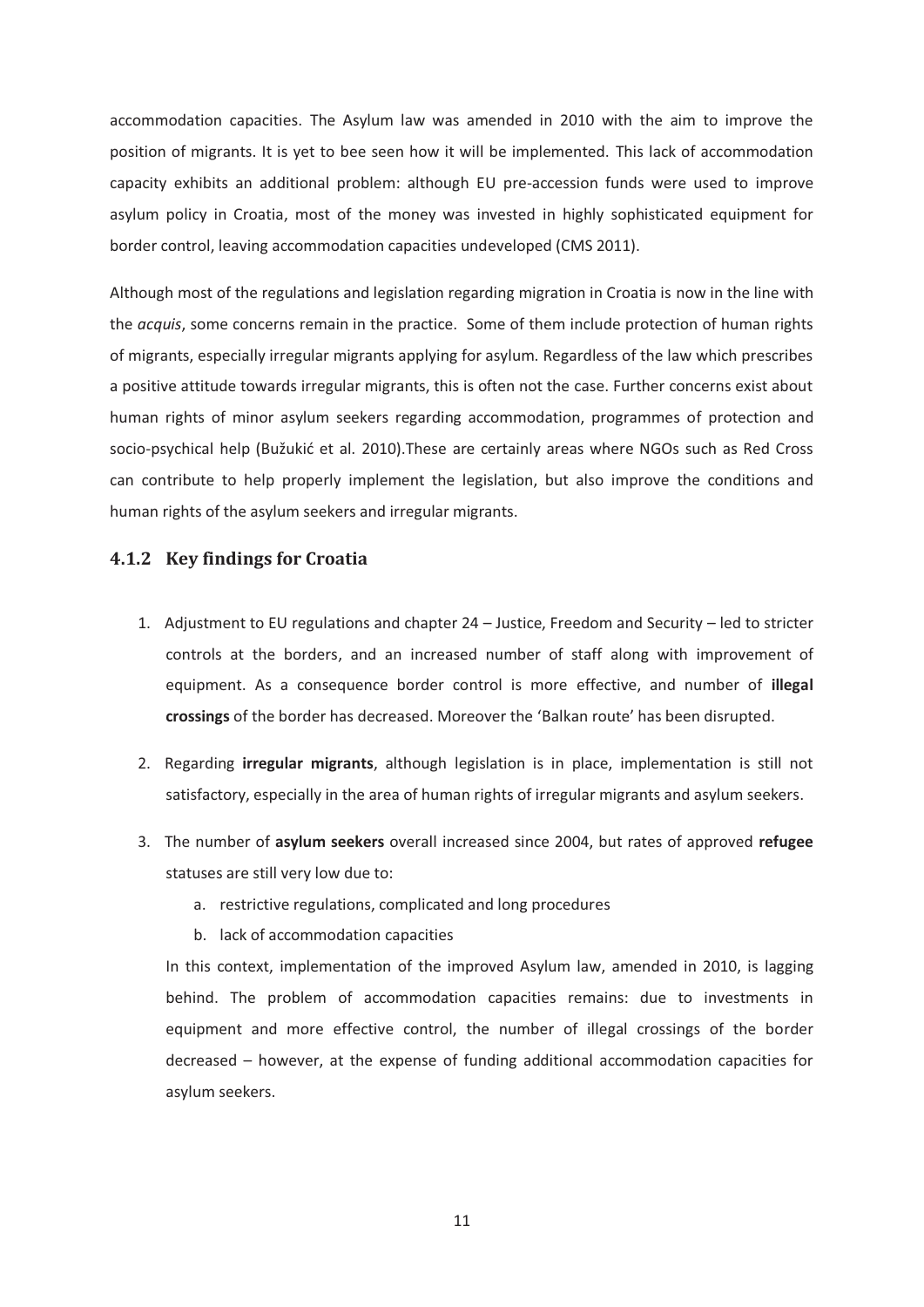#### **4.2 Bulgaria**



| <b>Population</b>                     | 7,093,635 (July 2011 est.)                                                          |  |  |  |  |  |
|---------------------------------------|-------------------------------------------------------------------------------------|--|--|--|--|--|
| <b>Net</b><br>migration<br>rate       | $-2.82$ migrant(s)/1,000<br>population (2011 est.)                                  |  |  |  |  |  |
| Land<br>boundaries                    | total: 1,808 km                                                                     |  |  |  |  |  |
| <b>Border</b><br>countries            | Greece 494 km, Macedonia<br>148 km, Romania 608 km,<br>Serbia 318 km, Turkey 240 km |  |  |  |  |  |
| <b>European</b><br>Union<br>accession | 2007                                                                                |  |  |  |  |  |

#### **4.2.1 Pre-accession period**

In 2002, the main law dealing with asylum-seekers and refugees - the *Law on Asylum and Refugees* (LAR) was adopted, which replaced the 1999 Refugee Law. LAR stipulated the establishment of the *State Agency for Refugees* (SAR), which is the most relevant state organ in charge of asylum policies, asylum applications, and unaccompanied minors. Its main role is to examine all asylum applications and provide public assistance to asylum-seekers and refugees. In 2005, the Law was amended in order to incorporate the European *acquis communitaire.* The main changes introduced were aimed to accelerate the procedure of asylum-seeking, enhance legal measures to prevent misuse of the asylum system and to introduce fingerprints. It also made a clear distinction between refusal, discontinuation of the procedure, and withdrawal, in line with the Geneva Convention. Another major law adopted in 2003 was the *Law on Protection against Discrimination*. It elaborated

# **RELEVANT LEGISLATION**  1999 Refugee Law 2002 Law on Asylum and Refugees (LAR), replacing the Refugee Law from 1999 2003 Law on Protection against **Discrimination** 2005 *Acquis communitaire* incorporated within LAR 2009 Amendments to the Law on Aliens 2010 National Strategy on Migration, Asylum and Integration (2011 – 2020) National Acton Plan for the Adoption of the Schengen Acquis Law on Aliens in the Republic of Bulgaria

on the Constitutional right of aliens in Bulgaria to be free from discrimination on grounds of race,

-

<sup>5</sup> Source: CIA World Factbook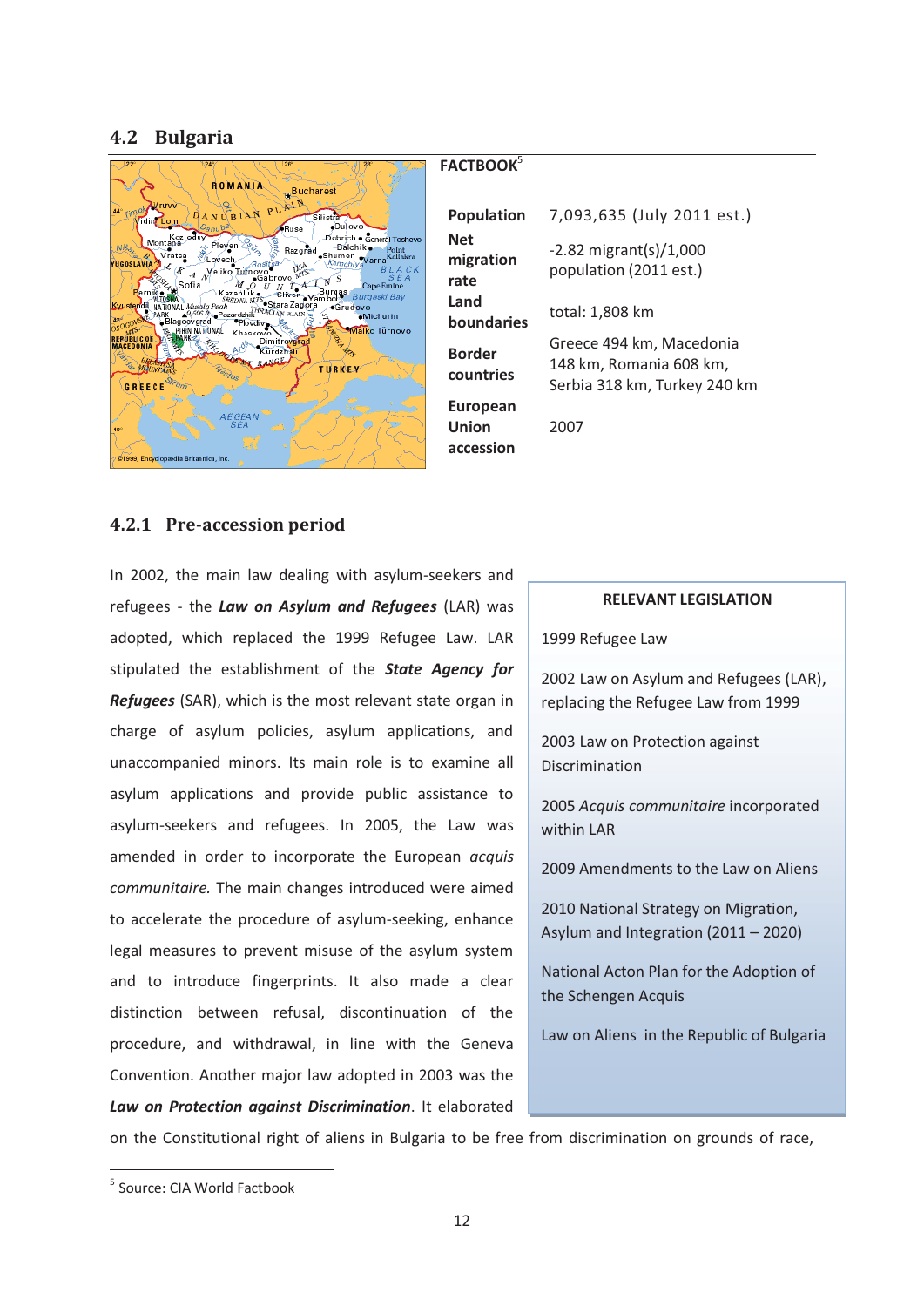nationality, ethnic identity, sex, origin, religion, education, opinion, political affiliation, personal or social status or property status.

Despite these legislative changes made in the recent years, there are still gaps within the legislative framework, some of which have been highlighted by UNHRC. It has been pointed out that the definition of a refugee in the Bulgarian legislation is not completely consistent with that of the 1951 Convention (UNHCR 2010). Another terminological issue relates to the lack of definition of a "stateless person". In addition, the Bulgarian governments are criticized for not having ratified the 1954 Convention relating to the Stateless Persons and the 1961 Convention on the Reduction of Statelessness (ibid). In 2009 a Working Group was established aiming to accelerate the process of accession to these instruments. The process is still ongoing.

Bulgaria has been processing **asylum applications** since 1994. Asylum-seekers mainly enter the country through the Bulgarian-Turkish border on Kapitan Andreevo. The majority of them pass the border illegally (up to 90% according to data of IOM 2008).

|      | <b>Asylum</b><br>seekers | <b>Refugees</b> | <b>Subsidiary</b><br><b>Protection</b> |
|------|--------------------------|-----------------|----------------------------------------|
| 2000 | 1755                     | 267             | 65                                     |
| 2001 | 2428                     | 385             | 164                                    |
| 2002 | 2888                     | 75              | 138                                    |
| 2003 | 1549                     | 19              | 7                                      |
| 2004 | 1127                     | 17              | $\overline{2}$                         |
| 2005 | 822                      | 8               | 0                                      |
| 2006 | 639                      | 12              | U                                      |
| 2007 | 975                      | 13              | 0                                      |
| 2008 | 746                      | 27              | U                                      |
| 2009 | 853                      | 39              | U                                      |
| 2010 | 1025                     | 20              | Ω                                      |

**TABLE 2: Structure and number of migrants in Bulgaria** 

**Source**: State Agency for Refugees, Bulgaria

Table 2 reveals that the peak in asylum applications was in 2002. After that, a period of sharp decrease can be observed, reaching a minimum in 2006 - a decrease of 78% compared to 2002. The main reason for this is considered to be the relief from the pressure in the beginning of the 2000s from asylum-seekers from the Balkan conflict, as well as the strengthening of the border control on the external borders of the country related to Bulgaria's accession to the EU in 2007 (Zhelyazkova, et al. 2007). This can also be confirmed by comparing the data to the similar asylum-seeker trends in the EU. Thus, a large share of the migration trends observed in the country can be contributed to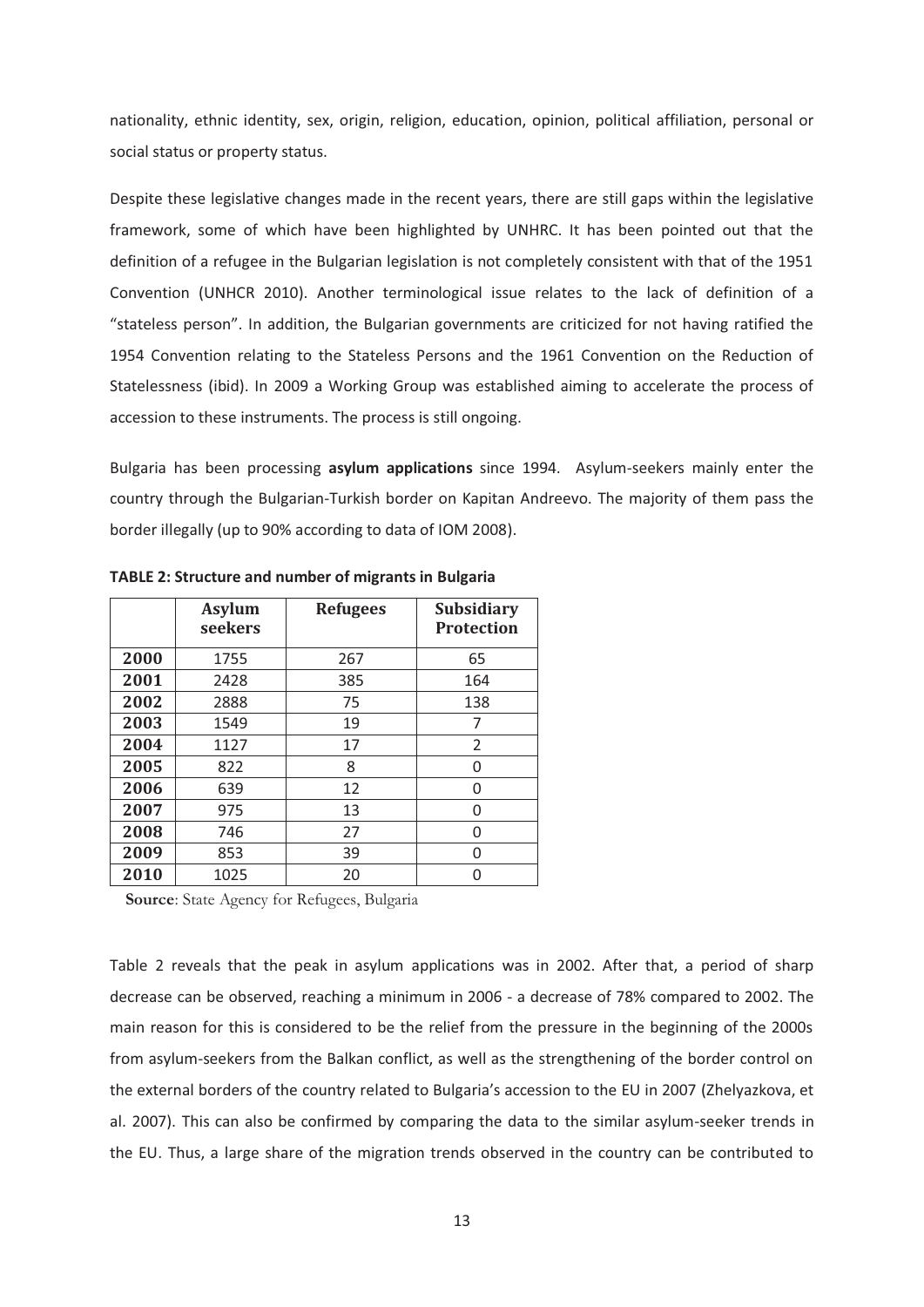external push-factors. Most of the asylum-seekers were from Iraq, Afghanistan, and the Islamic Republic of Iran (UNHCR). Figure 3: Routes of irregular migration

Although some of the persons seeking refuge apply as asylum-seekers in Bulgaria, many aim to continue their journey to Western Europe and apply for an asylum there. This is illustrated by the great pressure on the Bulgarian-Greek border from migrants passing through the country. The most common transit channels for illegal migration through Bulgaria are Turkey – Bulgaria – Greece; Turkey –



Bulgaria – Romania; and Romania – Bulgaria – Greece (IOM 2008).

Most attempts for **illegal crossings** to Bulgaria have been recorded at the Bulgarian-Turkish border (ibid.). Right before its accession to the EU, although Bulgaria was expected to attract more individuals willing to cross the border given the county's accession to the EU, a decrease of the migratory pressure on the Turkish border was recorded. Compared to 2005, in 2006 a 34% decrease of illegal crossings can be identified (ibid). This is considered to be explained by the increased cooperation with Turkish authorities in view of the country's accession to the EU and the increased capacities for border control in the years before the Bulgarian accession to the Union.

#### **4.2.2 After EU Accession**

 $\overline{a}$ 

The **legislative framework** related to migration in the country underwent continuous reforms with the country's accession to the EU and the preparations for its entry to the Schengen area. Bulgarian governments had to harmonize the national legislation related to migration with the Schengen *acquis* in order to prepare the country for its admission to the Schengen area, which was envisaged for 2011. Visa and residence permit requirements were amended, e.g. the abolition of visa-free agreements with certain countries, such as Georgia, Russian Federation, Ukraine, and Tunisia (IOM 2008). In addition, in 2009, the Law on Foreigners was amended to limit the maximum time period of retaining individuals illegally entering the country to 18 months, which is in compliance with the EU Directive on Return<sup>6</sup>.

In regards to **asylum-seekers** in Bulgaria, no noticeable trend can be identified since 2007. Similarly to EU migration trends, the number of migrants seeking refuge remained relatively low in comparison to the beginning of the 2000s. The majority of asylum-seekers originated, as in the pre-

<sup>6</sup> DIRECTIVE 2008/115/EC OF THE EUROPEAN PARLIAMENT AND OF THE COUNCIL of 16 December 2008 on common standards and procedures in Member States for returning illegally staying third-country nationals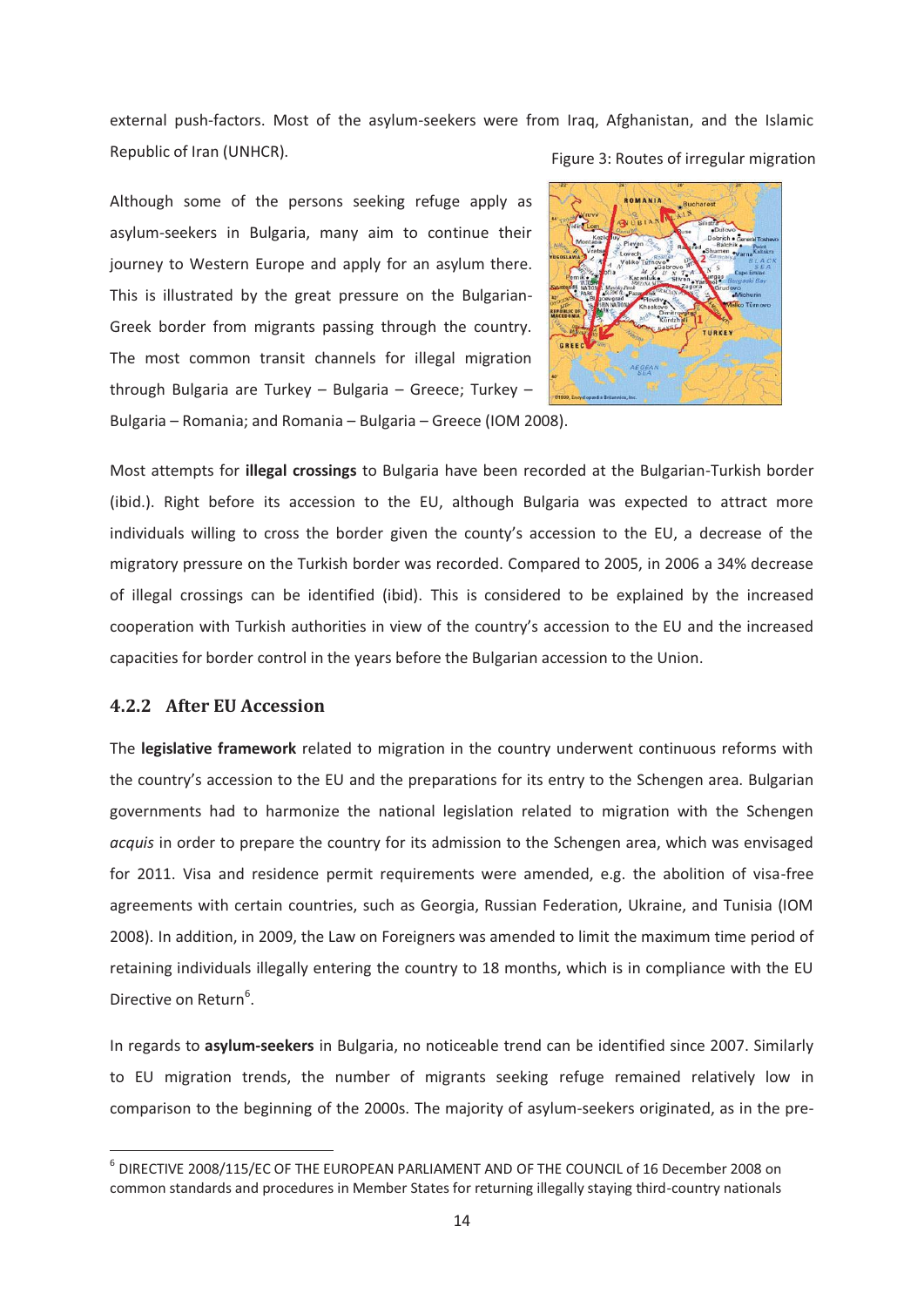accession period, from Iraq, Afghanistan, the Islamic Republic of Iran, Syrian Arab Republic, Algeria and Armenia.

In terms of the treatment of asylum-seekers, the country has been criticized because of its lack of capacity to deal with asylum-seekers' registration, which leads to violations of the rights of asylumseekers to enjoy accommodation, documentation, access to health care and social assistance, education and language training as provided by Articles 29 and 30(a) of the LAR (UNHCR, 2010). Since 2009, due to the lack of capacities in the State Agency for Refugees' registration and reception centers, the asylum-seekers are detained in the Special Center for Temporary Accommodation of Aliens (SCTAF) close to Sofia, where asylum-seekers are mixed with all other illegal migrants subject to deportation. In addition to violation of some of the asylum-seekers' rights, this policy increases the risk of refoulement as there is no clear distinction made in these centers between the two groups.

As seen in the previous section, there has been a significant decrease in migratory pressure on the border mainly because of the strengthened control and the increased cooperation with Turkish authorities (IOM 2008; Zhelyazkova, et al. 2007). After the accession to the EU, no major changes in the trends of illegal trespassing of the Bulgarian borders have been recorded (data provided by the National Statistical Institute, National Strategy on Migration, Asylum and Integration (2011 – 2020) 2010). The pressure continued to be relatively lower in comparison to the beginning of the 2000s, which, as discussed earlier, is mainly related to strengthening of the border control and increased cooperation in the area of border control with the neighboring countries.

Yet, the border control on the Bulgarian-Turkish border was announced to be the major obstacle for the country joining the Schengen area. The Accession Treaty of the Republic of Bulgaria to the EU stipulates the implementation of the Schengen *acquis*, which is mandatory for every country joining the Union. Bulgarian authorities have been in the process of implementing the *acquis* before joining the EU. All provisions had to be implemented before 2011, when the country was expected to join the Schengen area (Ministry of Interior 2011). Its accession to Schengen, was, however, postponed by a decision of the Council of the European Union. As a main reason given by EU member states' representatives was the need for further strengthening the Bulgarian-Turkish border control, which is still a source of large influx of **illegal migration** and a major route for illegal immigration of thirdcountry nationals to the EU.

#### **4.2.3 Key findings for Bulgaria**

1. The number **of illegal crossings** of the Bulgarian borders in the recent years decreased due to the following factors: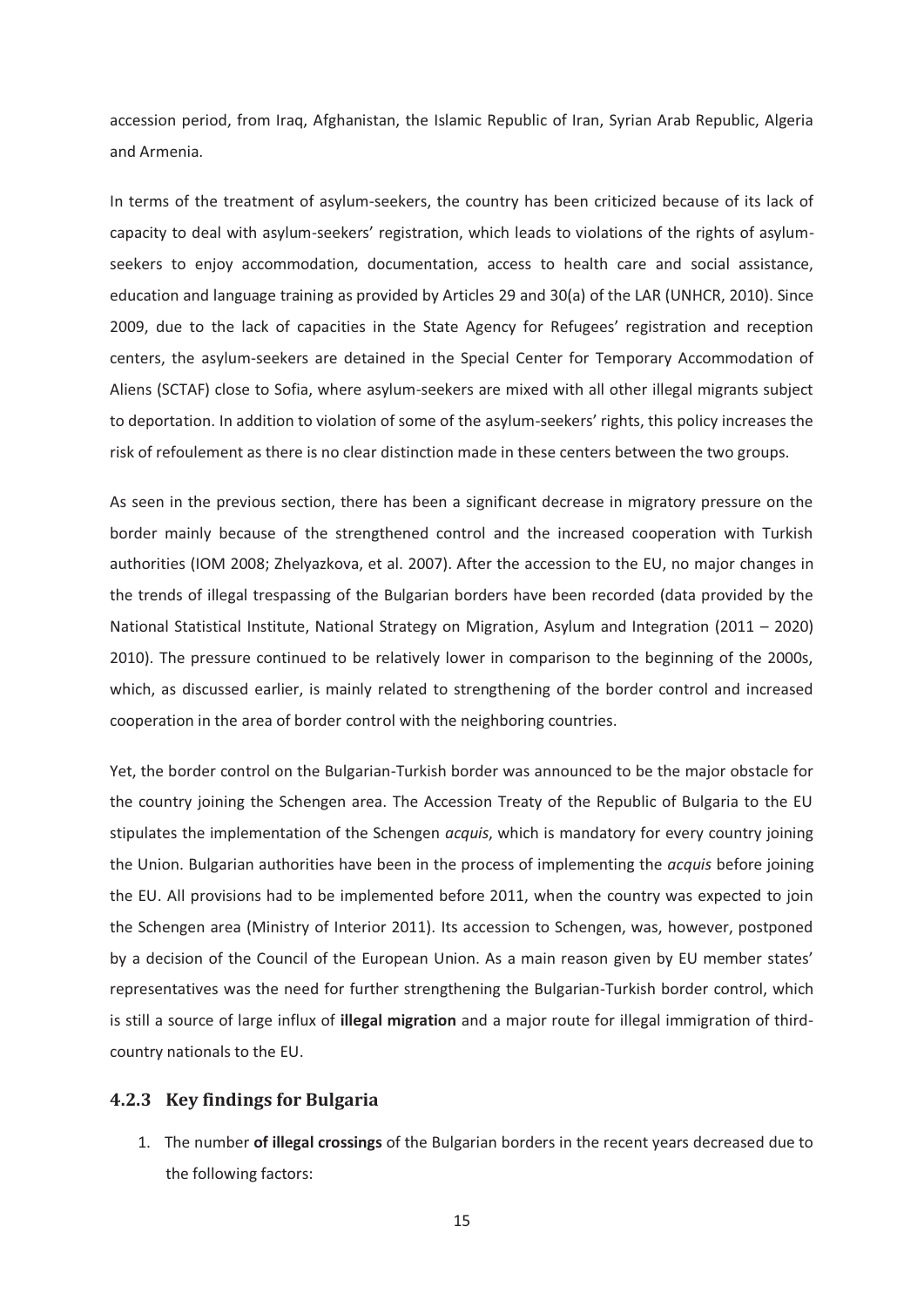- a. Strengthened capacities for border control in view of the country's accession to the EU in 2007;
- b. Increased cooperation with the neighboring countries' authorities in order to curb illegal crossings;
- c. An overall decrease in the number of asylum-seekers to the European Union.
- 2. Most of the **asylum seekers** in Bulgaria arrive from Turkey. Therefore, there is a strong correlation between the decreasing number of illegal crossings and asylum applications. In the year of EU accession the number of asylum applications decreased by more than 50%.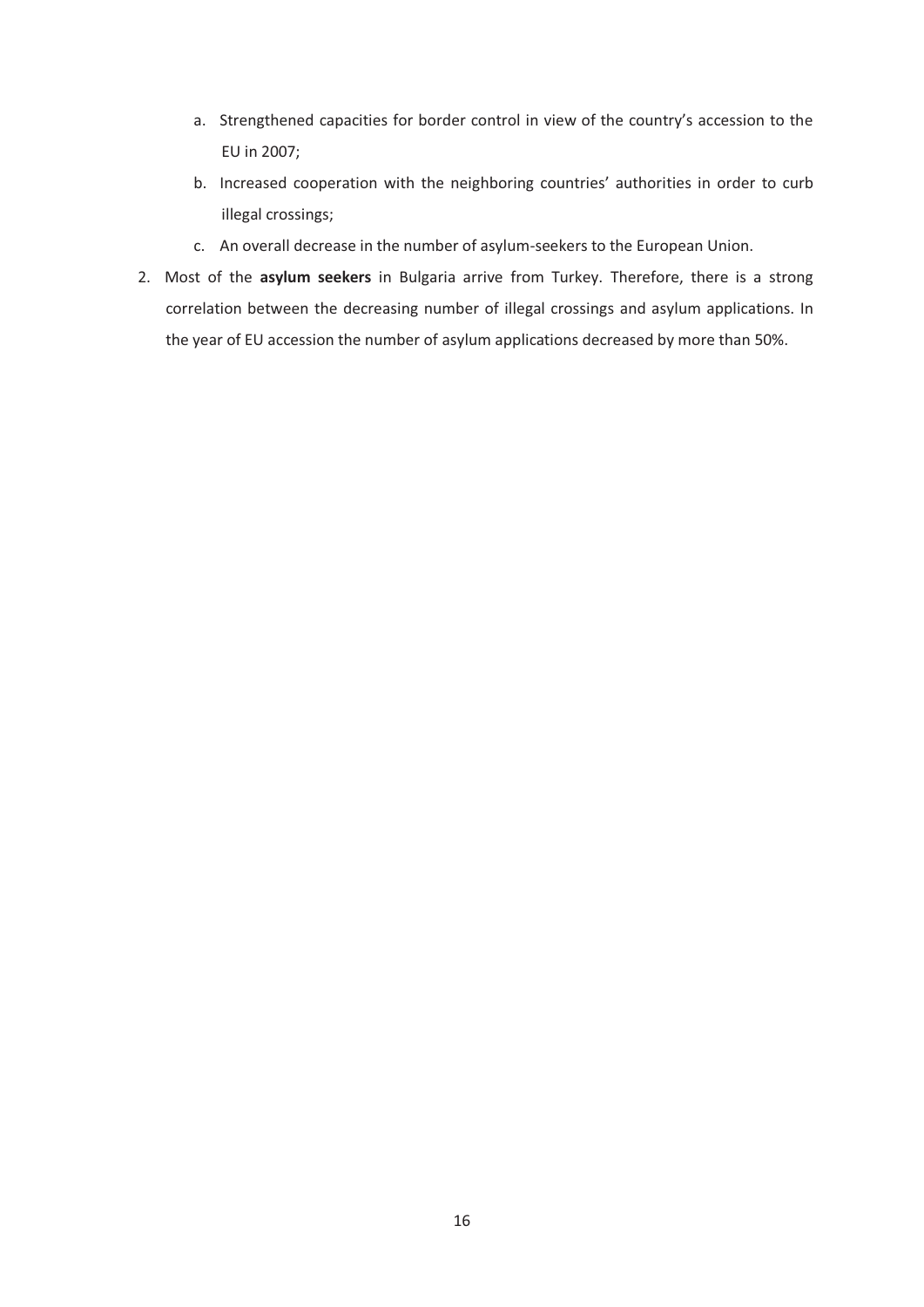#### **4.3 Hungary**



#### **FACTBOOK7**

| <b>Population</b>                  | 9,976,062 (July 2011 est.)        |  |  |  |  |
|------------------------------------|-----------------------------------|--|--|--|--|
| <b>Net migration</b>               | 1.39 migrant(s)/1,000 population  |  |  |  |  |
| rate                               | (2011 est.)                       |  |  |  |  |
| Land boundaries                    | Total 2,185 km                    |  |  |  |  |
|                                    | Austria 366 km, Croatia 329 km,   |  |  |  |  |
| <b>Border countries</b>            | Romania 443 km, Serbia 166 km,    |  |  |  |  |
|                                    | Slovakia 676 km, Slovenia 102 km, |  |  |  |  |
|                                    | Ukraine 103 km                    |  |  |  |  |
| <b>European Union</b><br>accession | May 2004                          |  |  |  |  |

The first ten years of modern Hungarian democracy were characterized by the resettlement of ethnic Hungarians from neighboring countries – Romania and Yugoslavia in particular. Until 1997, Hungary did not accept non-European refugees, but when this ban was lifted in 1998, within no time, non-Europeans (mainly from Afghanistan, Bangladesh or Iraq) made up half of the asylum applicants (Juhasz 2003). Hungary was categorized as a transit country to which difficult integration, lengthy asylum procedures, ineffective protection of migrants and economic factors also contributed. Consequently, asylum seekers mostly sought protection in the European Union. (Juhasz 2003)

#### **4.3.1 Pre-accession period**

In 2002, a "legislative package" was passed in order to harmonize Hungarian regulation with that of the European Union. Consequently, the criteria to obtain a settlement permit, i.e. immigrant status, were modified to precondition three-years-long stay with residence permit (Juhasz 2003).

In 2003, the recognition rate for refugee status increased significantly due to better founded applications (EC 2004). The same year, Hungary introduced visa requirements with Serbia and the

-

#### **RELEVANT LEGISLATION**

1998 "old" Asylum Act 2002 "Legislative package" on migration 2003 Visa requirements for Ukrainian and Serbian citizens 2004 Amendments to Alien and Asylum Acts 2007 Free Movement Act 2007 "new" Aliens Act 2008 Border control tasks assumed by police 2009 Five-year strategy on migration

<sup>&</sup>lt;sup>7</sup> Source: CIA World Factbook.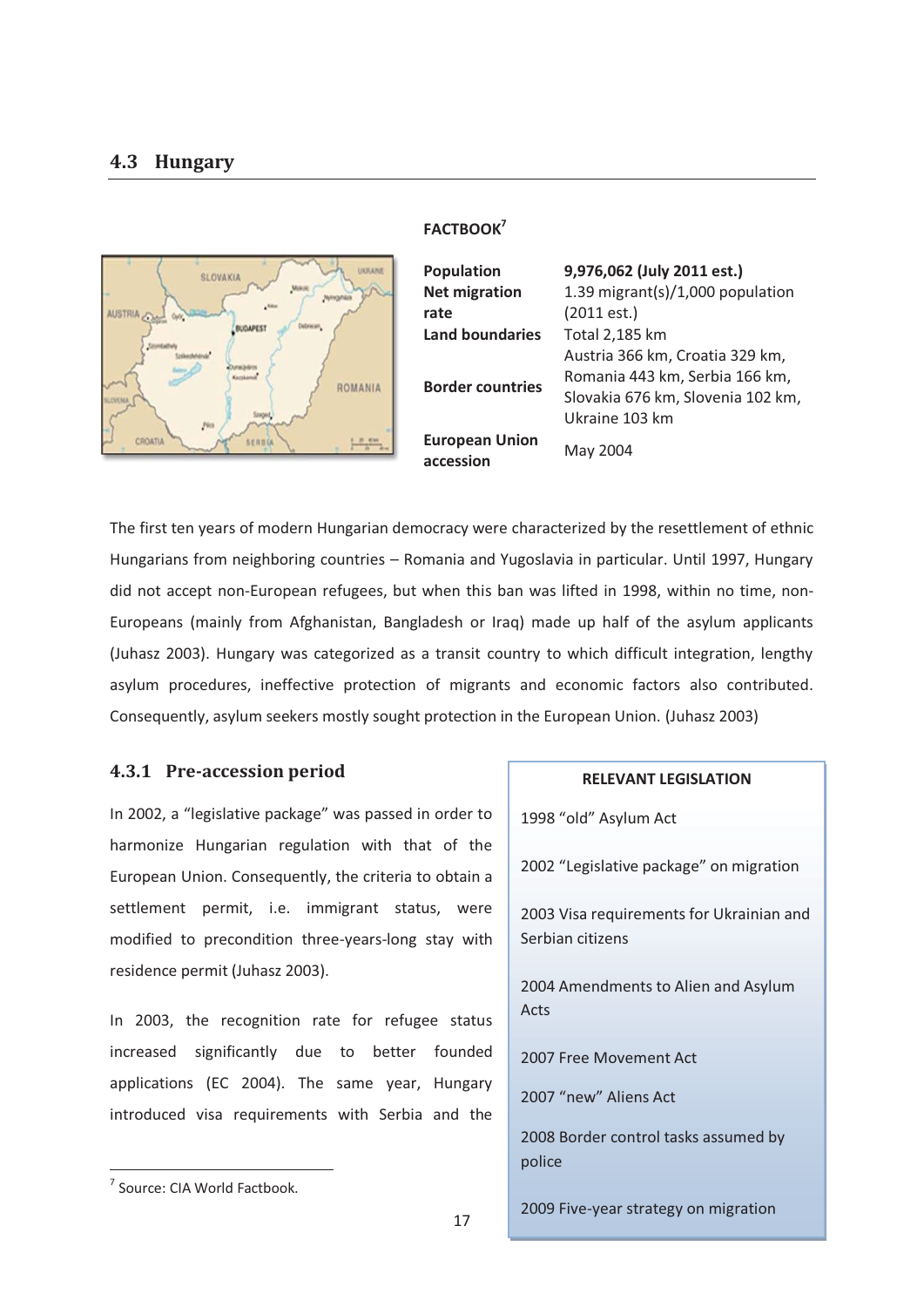Ukraine due to EU pressure; interestingly, however, the number of asylum applications more than halved which can be attributed to stronger border control – attested by the sharp drop in illegal border crossings and the share of asylum seekers arriving to Hungary illegally (EU Business 30/11/2003). In fact, the Hungarian Border Control was expecting a rise in the number of irregular migrants with accession to the EU and has thus invested in modernization before formal EU membership. Meanwhile, the EU pledged 148 million Euros to Hungary to improve border control during 2003-2006 and in 2003 the staff of border control grew by 640 staff (EU Business 30/11/2003). As a result of this properly timed investment, the expected growth of illegal border crossings was preempted. And since most asylum applicants arrived to the country illegally, fewer illegal migrants strongly affected asylum applications in 2003. In addition, a significant drop of Middle Eastern and other Asian asylum seekers was observed since 2001 which can be explained by the conflict dynamics in those regions.

#### **Migratory routes to and through Hungary**

There are three major international migratory routes passing through Hungary. The first comes from Russia and Ukraine and passes towards Germany (and other Western countries); this one is mainly used by North African and Pakistani citizens. The second can be traced to a Turkey-Bulgaria-Romania route passing Budapest towards either Slovenia– Southern-Austria–Northern-Italy or Austria– Germany–Netherlands–Great Britain. This route is used mainly by Iraqis, Turks, Afghans or nationals of former Southern Soviet Republics, such as Georgians. The third migratory route is the aforementioned "Balkan route" running from Turkey through Bulgaria/Greece towards Serbia and Hungary. The migrants crossing the Serbian border are generally Kosovar Albanese, Serbian, Pakistani, Afghan, Tunisian or Iraqi nationals (EMN Hungary 2011).

These global conflict dynamics are most likely responsible for the observed relationship between the number of asylum seekers and their willingness to stay in Hungary. When the number of applications was high, many of them left Hungary before their refugee status was determined. Since then, the average duration of their stay has multiplied and those granted refugee status increasingly prefer to stay and integrate in Hungary (Szobolits 2005).

In addition, as a result of strengthened border control and strict detention regime, smugglers used Hungary to a lesser extent for their transiting operations and moved their route more towards the north. As a corollary, whereas Hungary experienced lower numbers in asylum applications, Slovakia and the Czech Republic faced growing trends (ERF 2006).

#### **4.3.2 After EU accession and before Schengen curtain**

In 2007, the **migration** legislation of Hungary was "completely reformed" by two legislative acts, which implemented relevant EU directives: Act I of 2007 on the Entry and Stay of Persons Enjoying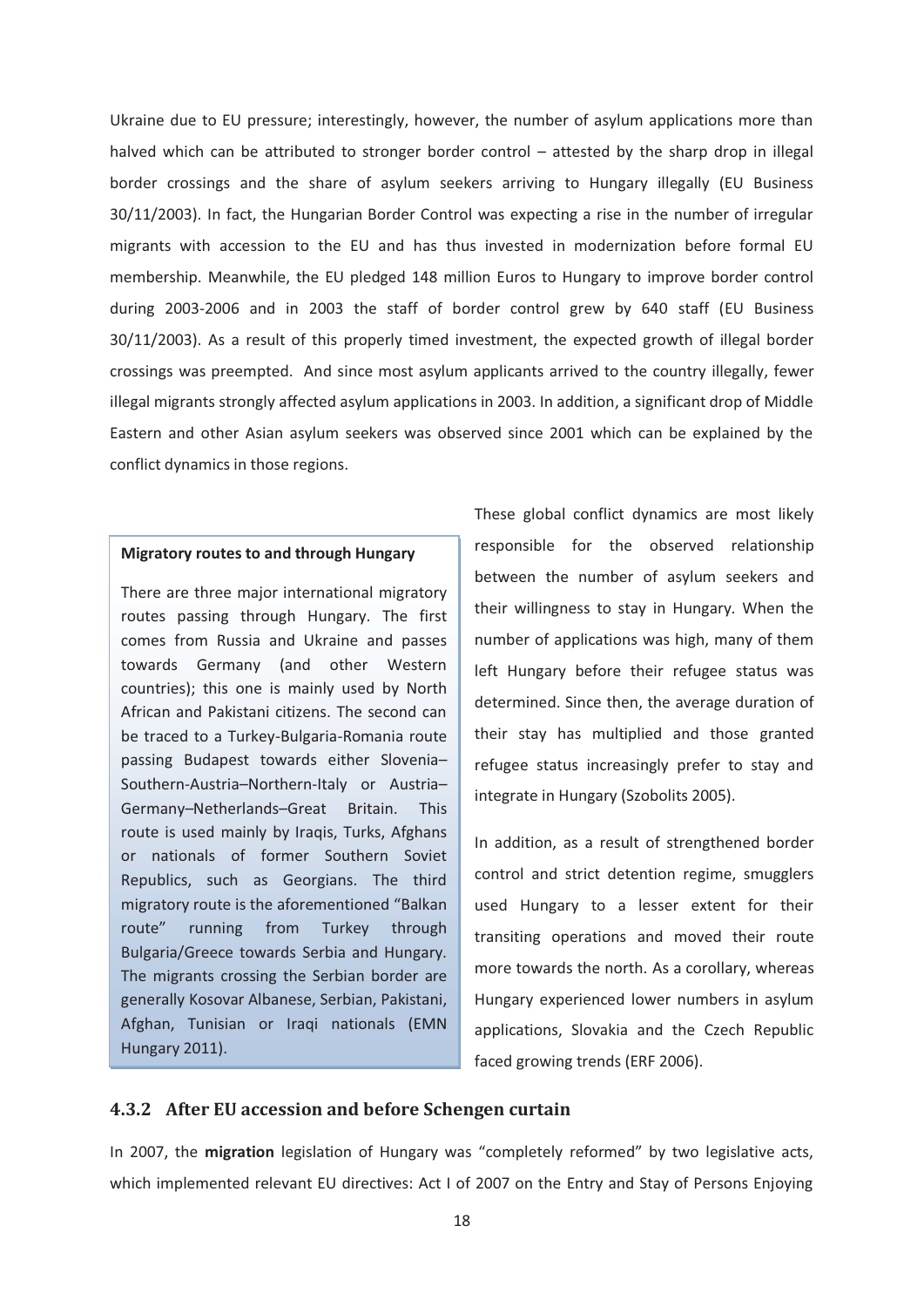the Right to Free Movement ("Free Movement Act") and Act II of 2007 on the Entry and Stay of Third-Country Nationals ("new Aliens Act"), which replaced the previous Aliens Act. The Free Movement Act implemented Council Directive 2004/38/EC and regulated the entry and residence of persons enjoying the right to free movement and residence as well as the entry and residence of their family members.

The country witnessed a significant (15%) increase in the number of immigrants from 2004 to 2005, which can be attributed to its accession to the European Union (EMN Hungary 2009). It is noteworthy, however, that this increase is perfectly in line with the trends of previous years. From 2002 to 2003, immigration increased by about 7% and the next year by about 14%. (EMN Hungary 2010b) The trend in **asylum** applications reversed however, and started to increase from 2004. This change can be explained by the pull factor of common asylum protection directives in the EU.

|      | <b>Asylum</b><br>seekers | <b>Refugees</b> | (Unlawful acts)<br>related to)<br>irregular<br>migration | <b>Illegal</b><br>crossings<br>of the border | <b>Subsidiary</b><br><b>Protection</b> |  |
|------|--------------------------|-----------------|----------------------------------------------------------|----------------------------------------------|----------------------------------------|--|
| 2000 | 7801                     | 197             | n.a.                                                     | 9110                                         | $\overline{0}$                         |  |
| 2001 | 9554                     | 174             | n.a.                                                     | 8451                                         | 0                                      |  |
| 2002 | 6412                     | 104             | n.a.                                                     | 7797                                         | $\overline{0}$                         |  |
| 2003 | 2401                     | 178             | n.a.                                                     | 3501                                         | 0                                      |  |
| 2004 | 1600                     | 149             | 13103                                                    | n.a.                                         | $\overline{0}$                         |  |
| 2005 | 1609                     | 97              | 17795                                                    | n.a.                                         | $\overline{0}$                         |  |
| 2006 | 2117                     | 99              | 15105                                                    | n.a.                                         | $\overline{0}$                         |  |
| 2007 | 3419                     | 169             | 8782                                                     | 2797                                         | $\overline{0}$                         |  |
| 2008 | 3118                     | 160             | 6715                                                     | 3634                                         | 88                                     |  |
| 2009 | 4672                     | 177             | 9888                                                     | 5948                                         | 64                                     |  |
| 2010 | 2104                     | 83              | n.a.                                                     | n.a.                                         | 132                                    |  |

**TABLE 3: Structure and number of migrants in Hungary** 

**Source**: See *Appendix V*. for a more detailed version of this table which also includes the sources.

#### **4.3.3 After the Schengen curtain**

Following the decision of the European Parliament, Hungary (and six other new member states) acceded to the Schengen area on December 21, 2007 (and March 2008 for airports). The accession of Hungary to the Schengen zone was precluded by important legislative amendments with regards to the regulation of entry and stay. The Schengen Information System (SIS) was implemented with the purpose of effectively filtering migrants and several changes were passed in regards to visa regulation in order to comply with the Schengen *acquis*. For instance, a new type of visa, the "visa for entitlement to receive a residence permit", was introduced. (EMN Hungary 2009) Institutionally, the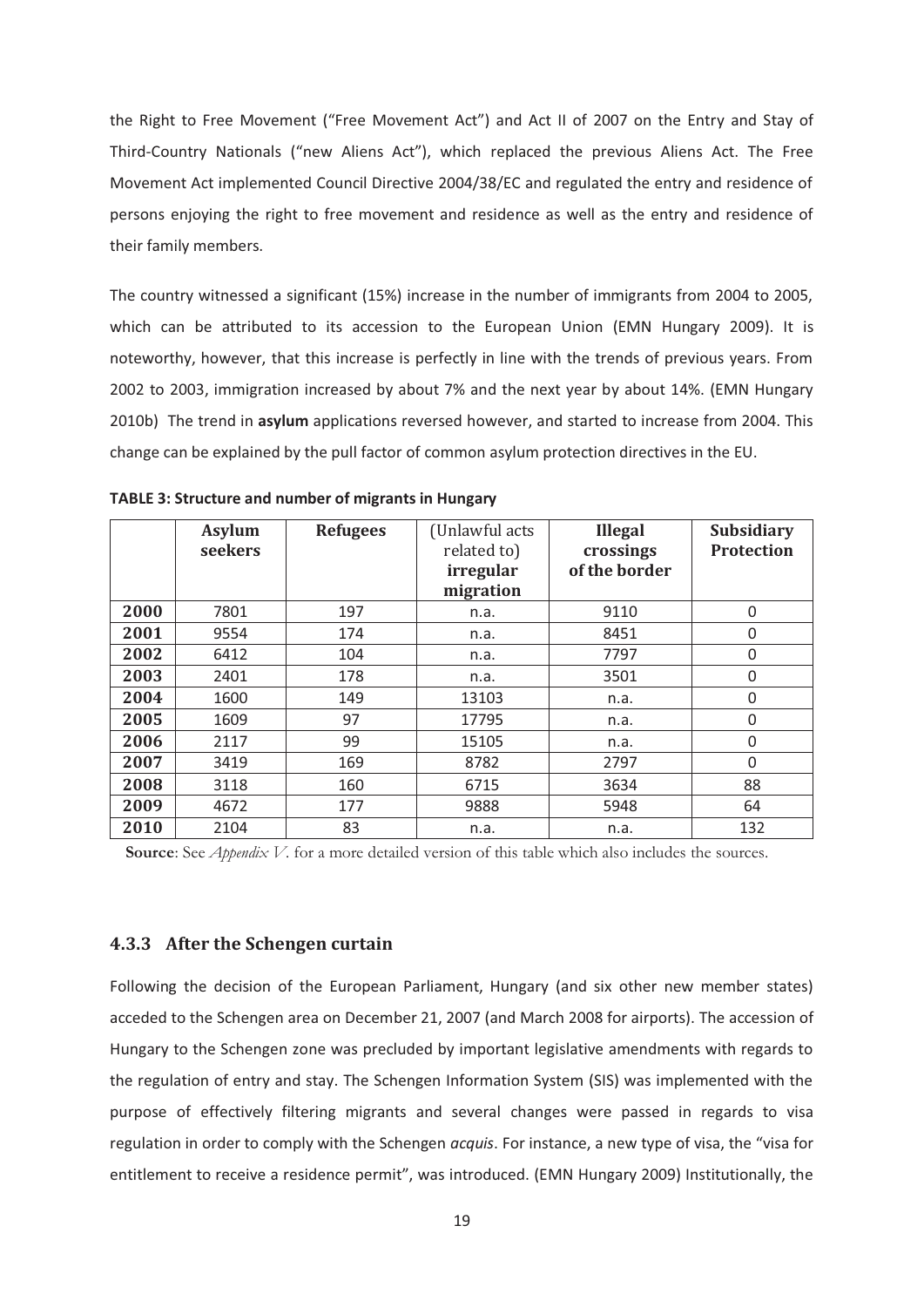police assumed border controlling in 2008, which had been performed by a specialized "Border Control" (Határőrség) body previously.

Furthermore, the new Asylum Act adopted in 2007, entered into force in January 2008.<sup>8</sup> This legislative change was induced by the EU Qualification Directive and the Procedures Directive, as well as by the new Hungarian Act on the General Rules of Public Proceedings and Services. Among other provisions, this new Asylum Act introduced the concept of subsidiary protection in Hungary, based on the Qualification Directive (EMN Hungary 2009). Recently, a debate has surfaced on the possible amendments of this Act, since the "financial burden" of subsidiary protection, hand in hand with the growing number of asylum seekers, puts pressure on the budget. Mainly NGOs, however, argue that the amendment should expand welfare services to the migrants under subsidiary protection (EMN Hungary 2010a).

The 9% drop in the number of **asylum seekers** in 2008 compared to 2007 can be empirically attributed to the enactment of this new Asylum Law. It is estimated that more than 1000 – mainly Vietnamese and Chinese applicants – rushed to re-apply under the "old Asylum Act" in 2007, which lacked any sanctions against applicants with a record of unfounded applications. The trend of *new* asylum applications, on the other hand, kept its ascent from 2007 to 2008 with about 40% increase (EMN Hungary 2010b).

In regards to **refugees**, until 2008, citizens of certain countries (such as Iraq, Somalia or Afghanistan) were granted this privileged status "quasi-automatically", but in 2008 a more individualized, case-bycase examination was implemented (EMN Hungary 2010b). Despite this new mechanism, the share of refugee status granted for asylum seekers remained rather constant in 2008 and has decreased significantly from 2009, due to the gradual implementation of this legislation and the process of institutional adaptation.

A significant increase can be observed in the share of **irregular migrants** applying for asylum in 2008. This relates to the changing composition of asylum seekers: in 2007, the majority were Chinese and Vietnamese (who arrived mostly legally); but in 2008 the number of Kosovar, Serbian and Somali asylum seekers increased significantly (who arrived illegally) (EMN Hungary 2010b). Apprehension of illegally resident third-country nationals increased by 83% from 2007 to 2008, which could be explained by the migratory pressures stemming from Hungary's accession to Schengen. In 2008, the

-

 $^8$  The "old" Asylum Act, implemented in 1998, established three categories of refugees based on the 1951 Geneva Convention relating to the Status of Refugees (regardless of geographic origins): "convention" refugee (with practically as wide range of rights as citizens), "asylees" and "refugees given shelter/accepted refugee." (Juhasz 2003)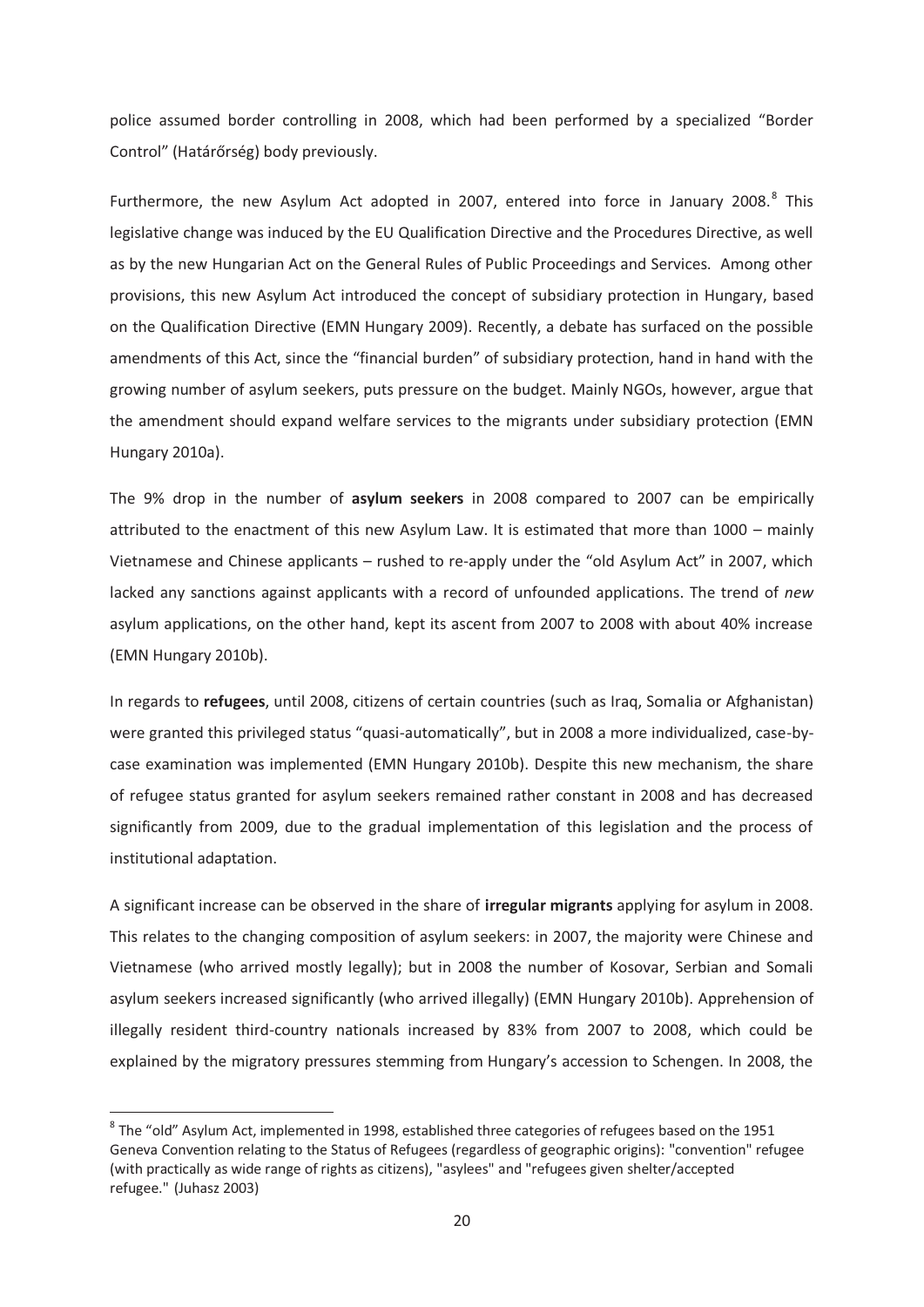main countries of origin of the apprehended aliens illegally present in the territory of Hungary were Serbia (24%), Ukraine (18%), Moldova (12.5%), Kosovo (9%) and Turkey (6%) with a significant increase of the share of Serbian, Moldovans and Kosovars (EMN Hungary 2010b).

An important development in Hungarian migration policies was the adoption of decision 1057/2009 (IV.24.) "on the Strategy of the Cooperation in the Area of Freedom, Security and Justice of the Republic of Hungary" in 2009**.** This five-year strategy is the first of its kind, identifying goals and guidelines to be followed in the field of migration, asylum and integration (EMN Hungary 2010a, 3, 7).

Hungary is still considered to be a transit country (in the European context), but received substantially more **asylum applications** in 2009 – 50% more than in 2008. This change can be mostly attributed to the "radical increase" (EMN Hungary 2010a, 13) of Afghan applicants (1,194 persons, ten times more than in 2008) who constituted one-fourth of all applicants. In terms of Afghan migrants, Hungary is the second largest receiving country among the new EU Member States (EU-12) (EMN Hungary 2010a).

In 2009, more extensive **irregular migration** was experienced, mainly on the borders with non-Schengen members Serbia, Ukraine and Romania (EMN Hungary 2010a, 3). 5.948 persons were apprehended for illegal border-crossing, 63% more than in 2008. More than half of these detentions occurred on the border with Serbia: 20% were Serb citizens, 16% Kosovars and 17% Afghan – arriving from Turkish and Greek refugee camps (EMN Hungary 2010a). Hungary retained its transit character for most irregular migrants tried to reach Western Europe: Germany, Italy or France. There is a "growing illegal migratory pressure since the accession to the Schengen Area" and the Hungarian Police is attempting to further strengthen its border control supported by EU funds (External Borders Fund 2007-2013) (EMN Hungary 2010a).

In 2010, no significant changes occurred in policies regarding illegal entry and stay, with plans to transpose the EU Blue Card Directive or the Sanctions Directive (2009/506EC) in the course of 2010 in order to fully comply with the latest developments of the Community *acquis* (EMN Hungary 2010a and EMN Hungary 2011). On the other hand, the number of **asylum applications** significantly decreased. This can be convincingly explained by the conclusion of EU visa exemption agreements with the countries of the Western-Balkan, including Serbia, Montenegro and FYROM in the end of 2009 and extended to Albania and Bosnia and Herzegovina in the end of 2010. Consequently, the number of Serbian and Kosovar asylum applications dropped by around 70-80% from the previous year, since these migrants can now travel to Hungary visa-free and apply for asylum in their intended

21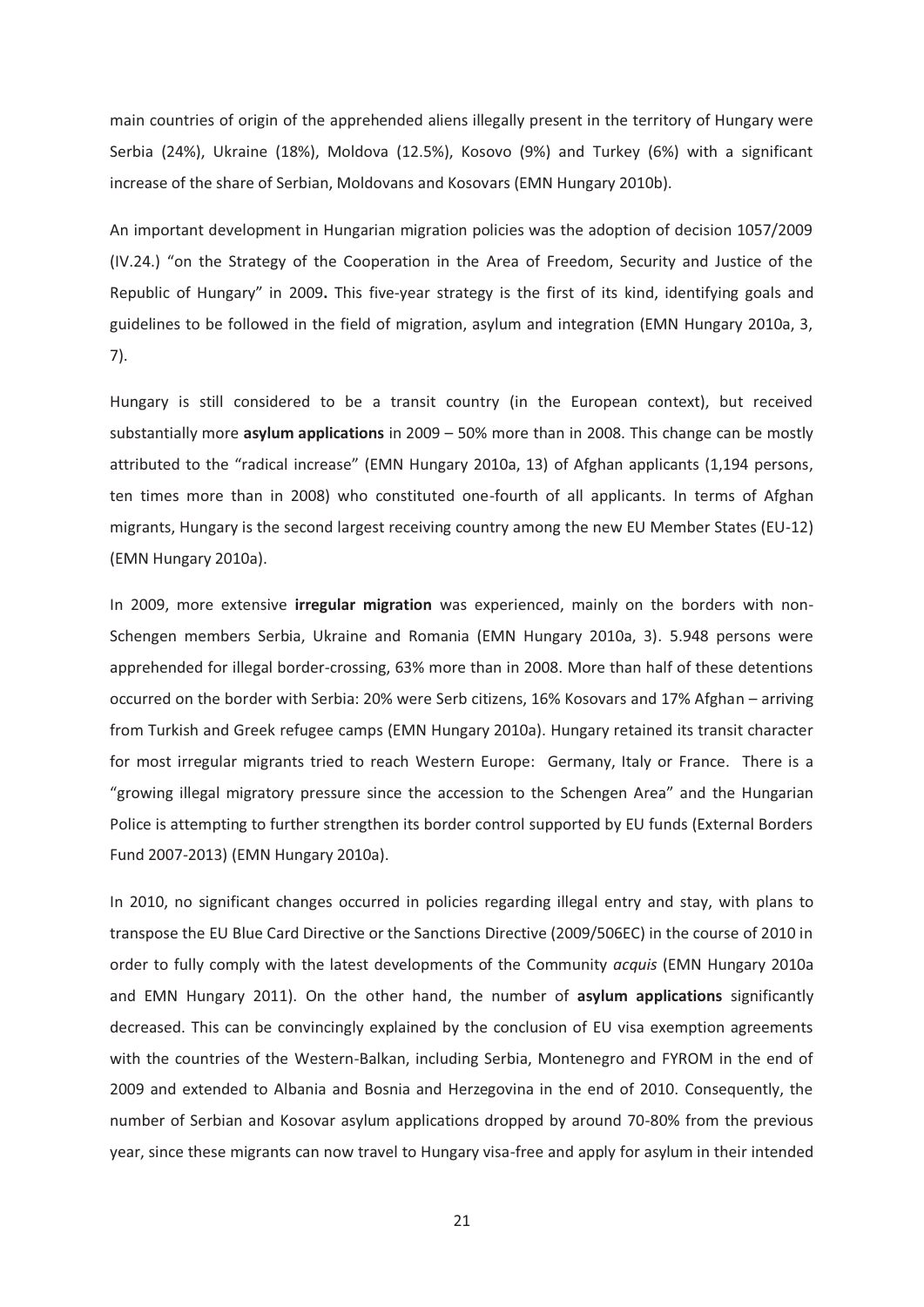"target country". While the visa-exemption does not apply to Kosovars, they generally take advantage of their Serbian citizenship to travel to Hungary (EMN Hungary 2011, 36-37).

During 2010, Hungary remained a transit country with a further growing number of **irregular migrants** trying to reach Western Europe. In 2010, the average number of migrants held at detention centers more than doubled from 133 in 2009 to 364 in 2010. This change is largely due to the increasing number of migrants passing the Serbian border from Greece without identification (Afghans, Pakistanis etc.) (EMN Hungary 2011).

#### **4.3.4 Key findings for Hungary**

- 1. The EU-accession and even pre-accession period is characterized by the decreasing number of **illegal border crossings** due to changes in legislation, technical enhancements (better equipment) and stronger border control. This process reached its peak with the implementation of the Schengen *aquis*. Then, having entered the Schengen area, Illegal border crossings have started to increase again, most likely due to pull-factor pressure.
- 2. In regards to **asylum seekers** a gradual decrease can be observed until EU membership, when this tendency reversed and began to increase again.
	- a. The period before EU accession shows an even lower decrease in the number of applications than in the EU-27, while afterwards the increase is (with the exception of 2004) significantly higher than the EU-27 average.
	- b. Strong correlation is found with changes in illegal border crossings, since most applicants arrive to the country illegally. Stronger border control pushed smuggling routes North in 2003.
	- c. 2008 is an outlier case due to the implementation of a stricter, new Asylum Act that year which incentivized asylum seekers present in Hungary to apply still in 2007. The trend of "new asylum seekers" has been growing even from 2007 to 2008
	- d. Changes in visa legislation affect the number of asylum seekers. In 2010, visaexemption agreements entered into force with Western Balkan countries, leading to a sharp drop in asylum applications. The other relevant change in this regard was that in 2003, when Hungary imposed visa requirements with two of its non-EUaccession members: Serbia and the Ukraine. The logical increase in asylum applications, however, was overshadowed by strengthened border control and changes in world politics (less asylum seekers from the Middle East)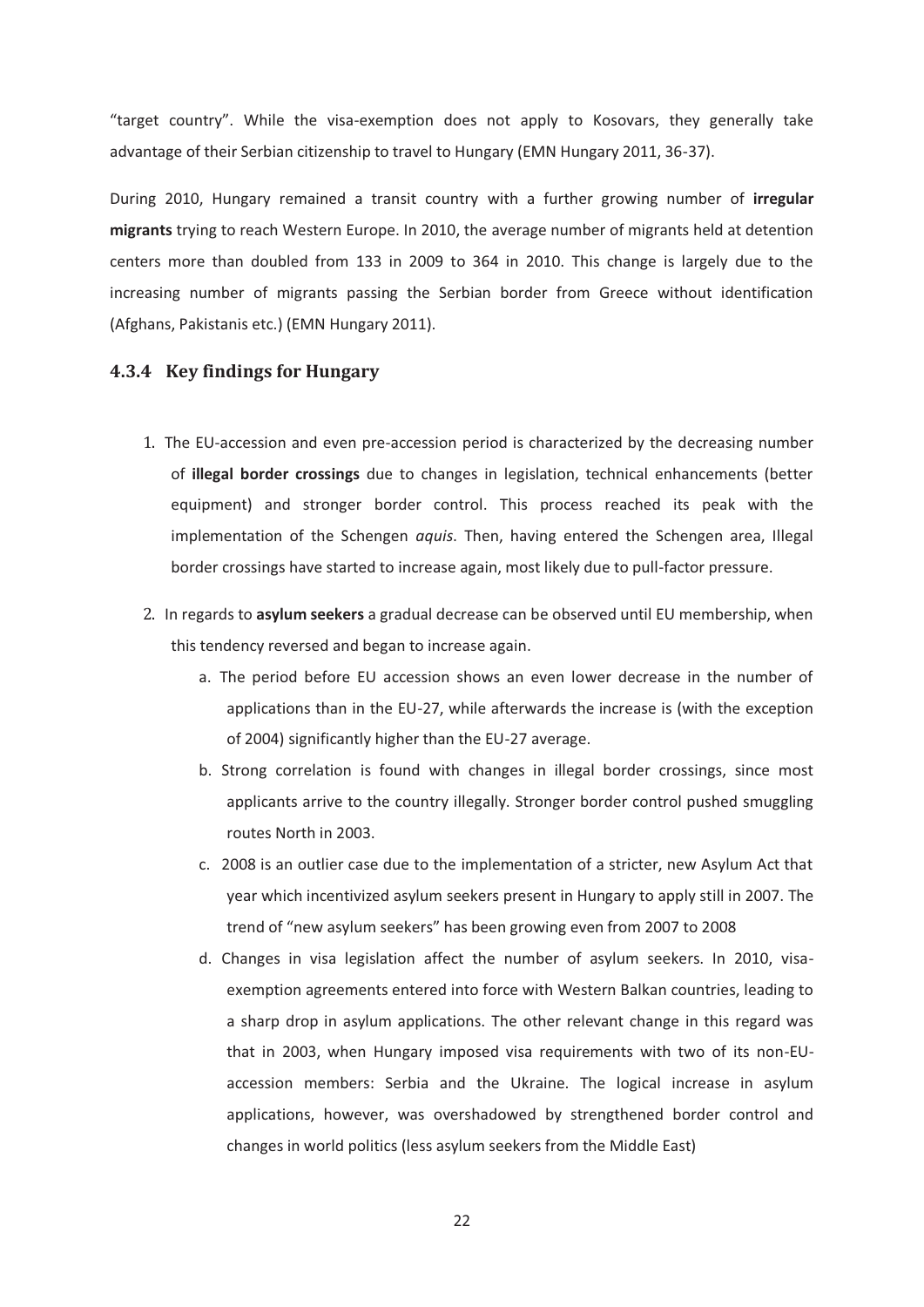#### **5 Findings and Policy Implications**

The three case studies investigating the correlation between domestic regulation and migration in Croatia, Bulgaria and Hungary acknowledged the role of the EU in the harmonization of their migration-related legal frameworks. At the same time, the EU is certainly not the sole factor in affecting migration to or through the region; indeed, other push or pull factors such as conflicts in third countries or economic growth contribute to the changing number of immigrants. Hence, this study introduced a basic benchmark to clean the numbers of migration from omitted variables: the general European migration trends (*Appendix II*) which informed the key findings of each case study.

Despite their differences, the study of these three CEE countries outlines an analytical pattern, which relates EU-induced regulatory change with patterns of migration. The following points can be considered the main underpinnings of this analytical narrative as they apply for all three case studies and could be used for inferring more generalized trends in countries with prospect of EU integration.

- 1. **Illegal crossings**: EU regulations lead to the stricter control of the borders through increased staff and better equipment. Consequently, the number of illegal crossings decreases  $-$  as visible in all three case studies. This process is clearly prevalent during EU pre-accession and even post-accession period. Illegal crossings plummet with the implementation of the Schengen *aquis,* but, having entered the Schengen area, they increase again most probably due to the ever-more tempting pull factors, such as free movement in the Community.
- 2. **Asylum seekers:** The seemingly illogical fluctuation of asylum applications correlates strongly with the measures taken against illegal crossings, since most asylum-seekers arrive illegally. Furthermore, visa regulations are also very important in determining what type of legal status migrants can apply for and affect their possibilities to travel further. There is some correlation with European trends, but domestic regulation (as a pull factor) has a pivotal role in shaping migration patterns. The cases of Bulgaria and Hungary devise a gradual decrease of asylum application up until EU membership, when this tendency reverses and the number of applications increases.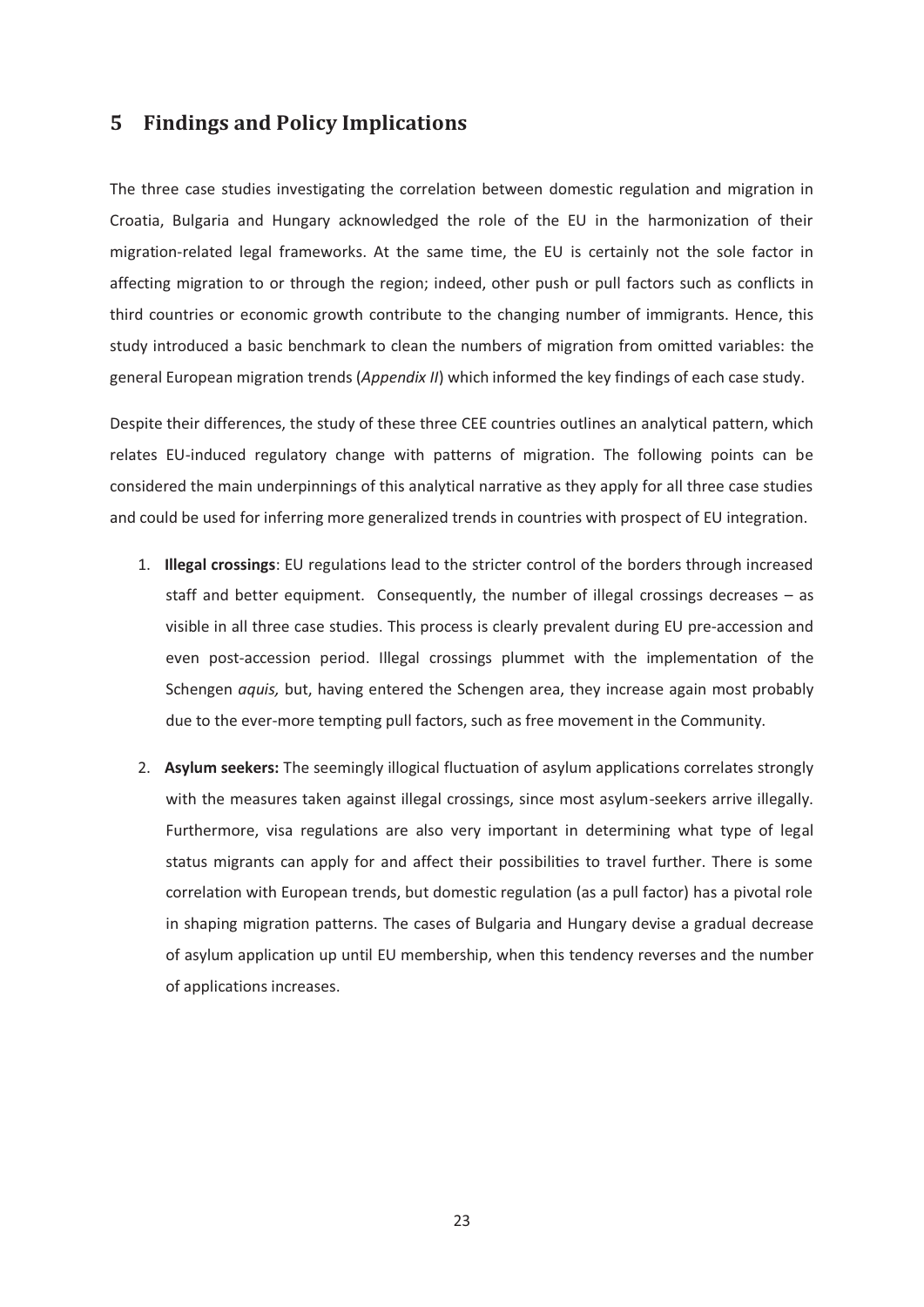With the help of this analytical pattern, we can formulate the following **recommendations for the International Federation of the Red Cross and Red Crescent Societies**:

- Exert work on enhancing the conditions in detention centers and on easing the process of asylum applications, especially, in pre-accession countries. Despite the probably decreasing number of applications (due to stronger border control), the number of applicants is likely to grow with the country's accession to the EU.
- Play an active role in providing irregular migrants and asylum seekers physical and also, socio-psychological help. These migrants are the most prone to human rights violations.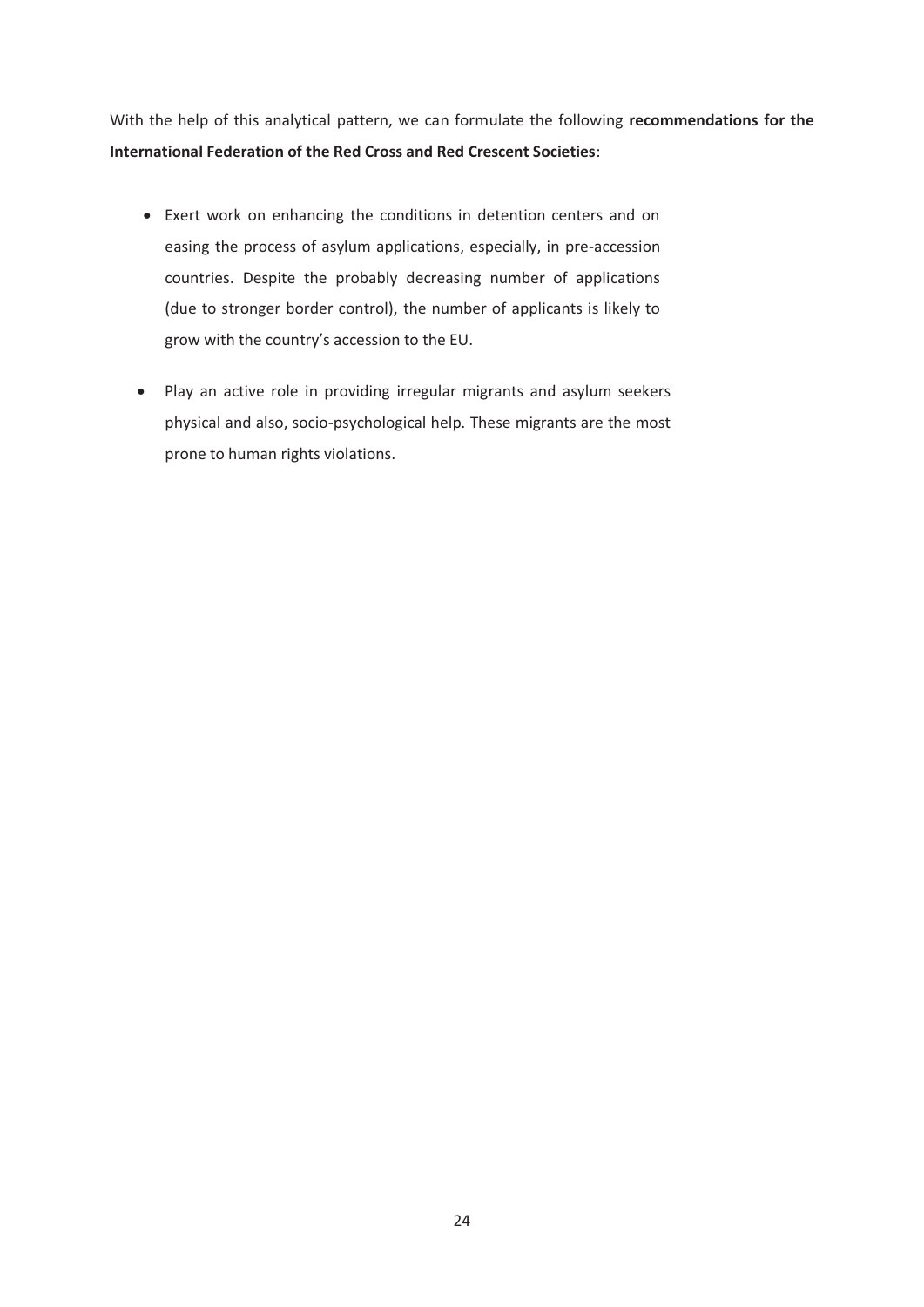# **6 Reference list**

Bužukić, Emina, Julija Kranjec and Drago Župarić Iljić. (2010) "Usklađenost Zakonodavstva I Prakse Hrvatskih Institucija s Europskom Pravnom Stečevinom u Području Azila i Neregularnih Migracija" Centar za Mirovne Studije. Available at www.**cms**.hr/dokument/101 (Accessed: June 3, 2011)

CMS (2011): Centar za Mirovne Studije http://www.cms.hr/azil

Council Directive 2004/83/EC (29/4/2004) "[O]n minimum standards for the qualification and status of third country nationals or stateless persons as refugees or as persons who otherwise need international protection and the content of the protection granted." *EUR-Lex.* [Online] Available from: http://eur-lex.europa.eu/LexUriServ/LexUriServ.do?uri=CELEX:32004L0083:EN:HTML (Downloaded: June 3, 2011)

EC (2004) "Country Report Hungary 2003" *European Commission.* [Online] Available from: http://ec.europa.eu/home-affairs/doc\_centre/asylum/docs/2003/country\_reports/hungary.pdf (Downloaded: June 3, 2011)

EMN Hungary (2009) "Annual Policy Report 2008. Hungary." *European Migration Network Hungary*. Pp. 1-29.

EMN Hungary (2010a) ""Annual Policy Report 2009. Hungary." *European Migration Network Hungary*. Pp. 1-38.

EMN Hungary (2010b) "Annual Report on Migration and International Protection Statistics for Hungary. Reference Year: 2008. [Final version: 31 December 2010]" European Migration Network Hungary. Pp. 1-39.

EMN Hungary (2011) "Annual Policy Report 2010. Developments in Hungarian Migration and Asylum Policy 1 January 2010 – 31 December 2010. Hungary." European Migration Network Hungary. Pp. 1- 79.

ERF (2006) "National Report on Hungary. Final Evaluation of the first phase (2000-2004), and definition of a common assessment framework for the second phase (2005-2010)." *European Refugee Fund*. [Online] Available from:

http://www.google.com/url?sa=t&source=web&cd=8&ved=0CFUQFjAH&url=http%3A%2F%2Fec.eur opa.eu%2Fjustice%2Ffunding%2F2004\_2007%2Frefugee%2Fdoc%2Fevaluation\_2006%2Fdg\_eval\_Hu ngary\_0306\_en.pdf&rct=j&q=asylum%20in%20hungary%202004&ei=C9LrTdigMs7FswalnOXnCg&usg =AFQjCNEw5UI\_J0XuhLiSHamNo399zuBRcQ (Downloaded: June 3, 2011)

EU Business (30/11/2003) "Hungary braces for illegal immigrants on Europe's new frontline." *EU Business.* [Online] Available from:

http://www.eubusiness.com/europe/hungary/031130034349.psxg0nky (Downloaded: June 3, 2011)

European Commission (2005) "Croatia Progress Report"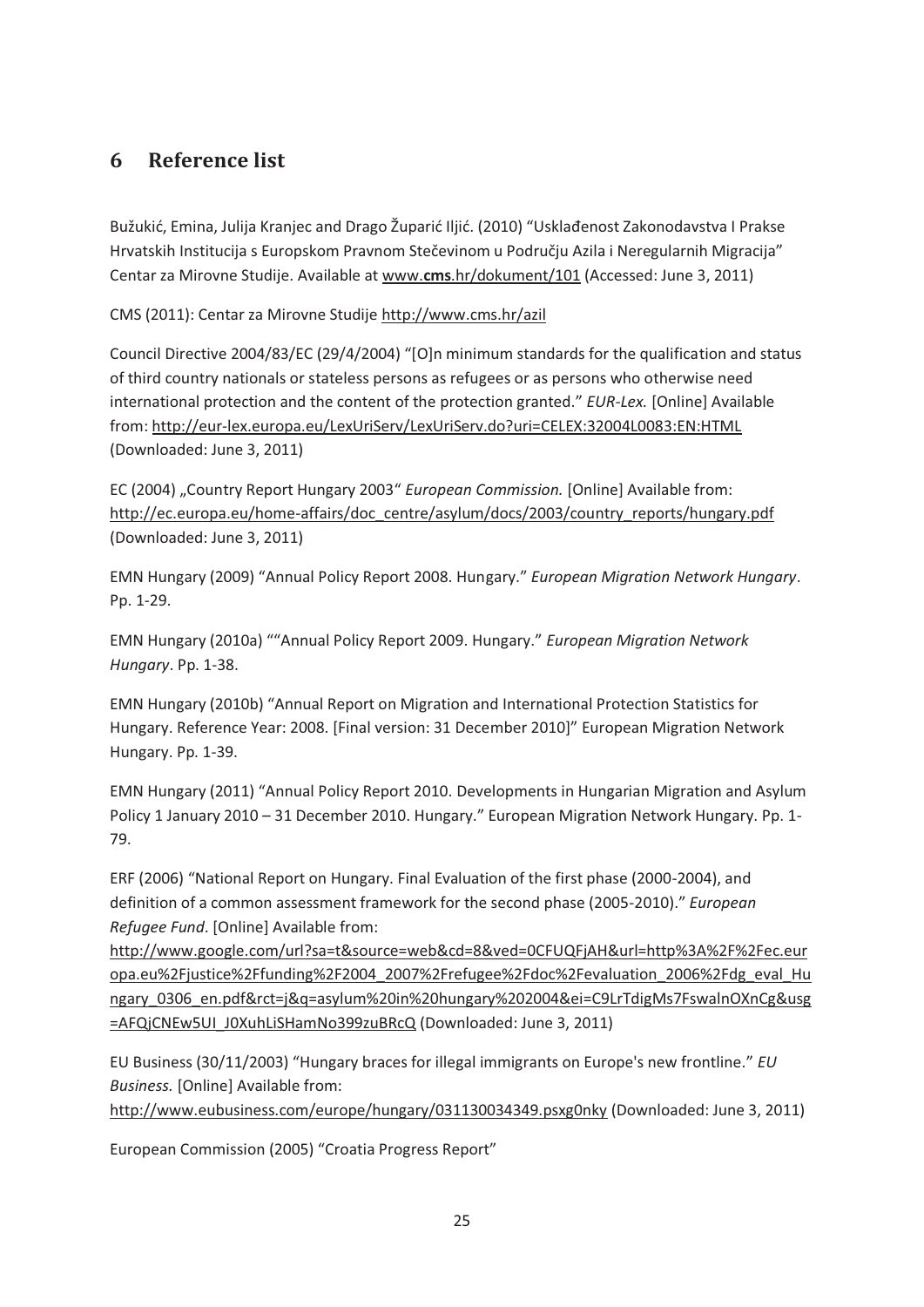European Commission (2006) "Croatia Progress Report"

European Commission (2007) "Croatia Progress Report"

European Commission (2008) "Croatia Progress Report"

European Commission (2009) "Croatia Progress Report"

European Commission (2010) "Croatia Progress Report"

Frontex (2010) "Extract From annual Risk Analysis 2010" Available at: http://www.ed4bg.eu/files/ARA\_2010\_extract\_24\_May2010.pdf (Accessed: June 27, 2011)

Frontex (2011) "Annual Risk Analysis 2011" Available at:

http://www.frontex.europa.eu/situation\_at\_the\_external\_border/art24.html (Accessed: 27 June, 2011)

Frontex. "Determination of High Risk Routes Regarding Illegal Migration in the Western Balkan States" Available at: http://www.eulex-

kosovo.eu/training/police/PoliceTraining/BORDER\_BOUNDARY/DOCUMENTS/3.pdf?page=agreemen ts (Accessed: June 2, 2011)

HCSO (2008) "A bevándorló külföldi állampolgárok száma és megoszlása nemenként." *Hungarian Central Statistical Office (HCSO).* [Online] Available from: http://portal.ksh.hu/pls/ksh/docs/hun/xtabla/nemzvand/nv07\_01\_01.html (Downloaded: June 2, 2011)

HCSO (2011a) "Asylum seekers arrived to Hungary by citizenship and type of entry (2000–)" *Hungarian Central Statistical Office (HCSO).* [Online] Available from: http://portal.ksh.hu/pls/ksh/docs/eng/xstadat/xstadat\_annual/i\_wnvn002a.html (Downloaded: June 2, 2011)

HCSO (2011b) "Asylum Statistics (2000-)" *Hungarian Central Statistical Office (HCSO).* [Online] Available from: http://portal.ksh.hu/pls/ksh/docs/eng/xstadat/xstadat\_annual/i\_wnvn003.html (Downloaded: June 2, 2011)

IOM (2008) "Migration in Bulgaria: A Country Profile 2008" International Organization for Migration [Online] Available from: http://www.iom.hu/PDF/migration\_profiles2008/Bulgaria\_Profile2008.pdf

IOM (2011) "Key Migration Terms." [Online] Available from: http://iom.int/jahia/Jahia/aboutmigration/key-migration-terms/lang/en (Downloaded: June 3, 2011)

Juhasz, Judit (2003) "Hungary: Transit Country Between East and West." *Migration Information Source.* [Online] Available from: http://www.migrationinformation.org/Profiles/display.cfm?ID=181 (Downloaded: June 3, 2011)

Kobolka I. and Ritecz Gy. and Sallai J. (2003) "A Magyar Köztársaság államhatárának ezredfordulós kriminálföldrajza ezredfordulós kriminálföldrajza." *Military Security Office of the Hungarian Republic*. [Online] Available from: http://www.kbh.gov.hu/publ/szakmai\_tudkozl/03\_mk\_allamhatar.pdf (Downloaded: June 3, 2011)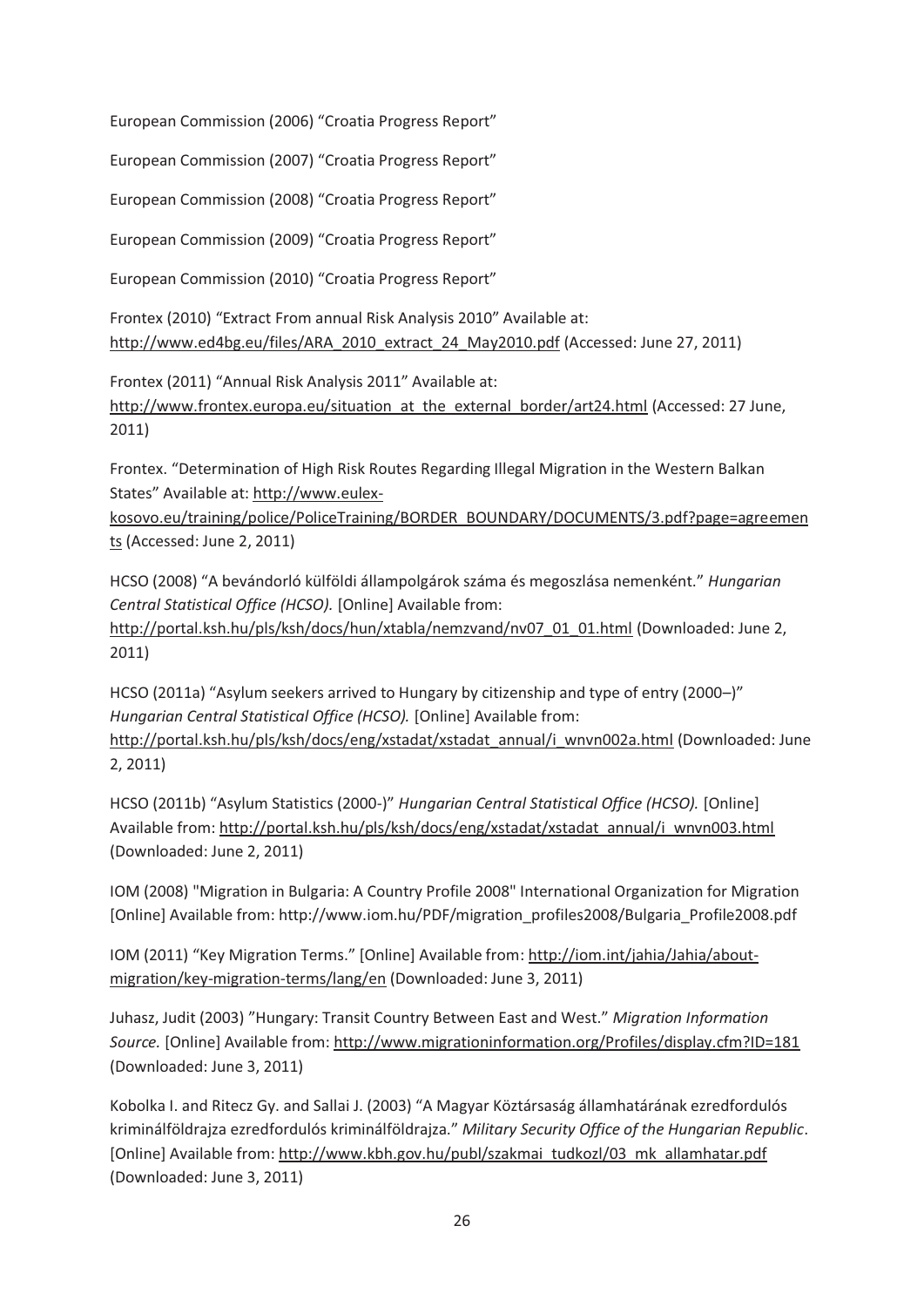Ministry of Interior of the Republic of Bulgaria (2010) "National Strategy On Migration, Asylum And Integration *(2011 - 2020)"* [Online] Available from: http://www.mvr.bg/NR/rdonlyres/EBCD864F-8E57-4ED9-9DE6-

B31A0F0CE692/0/NationalStrategyinthefieldofMigrationAsylumandIntgrationENG.pdf

Ministry of Interior of the Republic of Bulgaria web page. Schengen. [Online] Available from: http://www.mvr.bg/en/Shengen/default.htm. [Cited: June 05, 2011.]

Ministry of Interior of the Republic of Croatia (2009) "Pregled Temeljnih Sigurnosnih Pokazatelja i Rezultata Rada u 2008. Godini" Available at:

http://www.mup.hr/UserDocsImages/statistika/2009/pregled\_08.pdf (Accessed: June 2, 2011)

Ministry of Interior of the Republic of Croatia (2010) "Pregled Temeljnih Sigurnosnih Pokazatelja i Rezultata Rada u 2009. Godini" Available at:

http://www.mup.hr/UserDocsImages/statistika/2010/godisnje\_izvjesce\_2009\_prava\_verzija.pdf (Accessed: June 2, 2011)

Ministry of Interior of the Republic of Croatia (2011) "Pregled Temeljnih Sigurnosnih Pokazatelja i Rezultata Rada u 2010. Godini" Available at:

http://www.mup.hr/UserDocsImages/statistika/2011/statistika2010..pdf (Accessed: June 2, 2011)

MoI 2011: Ministry of Interior of the Republic of Croatia http://www.mup.hr/

Police (2009) Határrendészeti helyzetkép 2008. január-december." *Police.hu* [Online] Downloaded from: www.police.hu, http://www.police.hu/statisztika/III\_3.html (Downloaded: June 3, 2011)

Police (2010) "2009. év határrendészeti helyzete." *Police.hu* [Online] Downloaded from: http://www.police.hu/statisztika/archivum/hatarrend200912.html (Downloaded: June 3, 2011)

State Agency for Refugees of the Republic of Bulgaria web page. Statistics and Reports. [Online] Available from: http://www.aref.government.bg/?cat=21 [Cited: June 05, 2011.]

Szobolits, Andrea (2005) Asylum in Hungary: Crisis averted but Challenges Emerging." *UNHCR Hungary.* [Online] Available at: http://unhcr-

centraleurope.org/index.php/component/content/article/19-news/64-asylum-in-hungary-crisisaverted-but-challenges-emerging?directory=4 (Downloaded: June 3, 2011)

UNHCR (2010) "Submission by the United Nations High Commissioner for Refugees for the Office of the High Commissioner for Human Rights' Compilation Report-Universal Periodic Review: Republic of Bulgaria" [Online] Available from:

http://www.unhcr.org/refworld/country,,,POSITION,BGR,,4bd535658,0.html

UNHCR Croatia (2011) "Statistical Summary on Asylum Seekers in Republic of Croatia 2004-2010". Available at: http://www.unhcr.hr/images/stories/news/stats/docs/02\_2011/Asylum\_Total.pdf (Accessed: June 1, 2011)

UNHCR web page [Online] Available from: http://www.unhcr.org/pages/49e48db16.html [Cited: June 05, 2011.]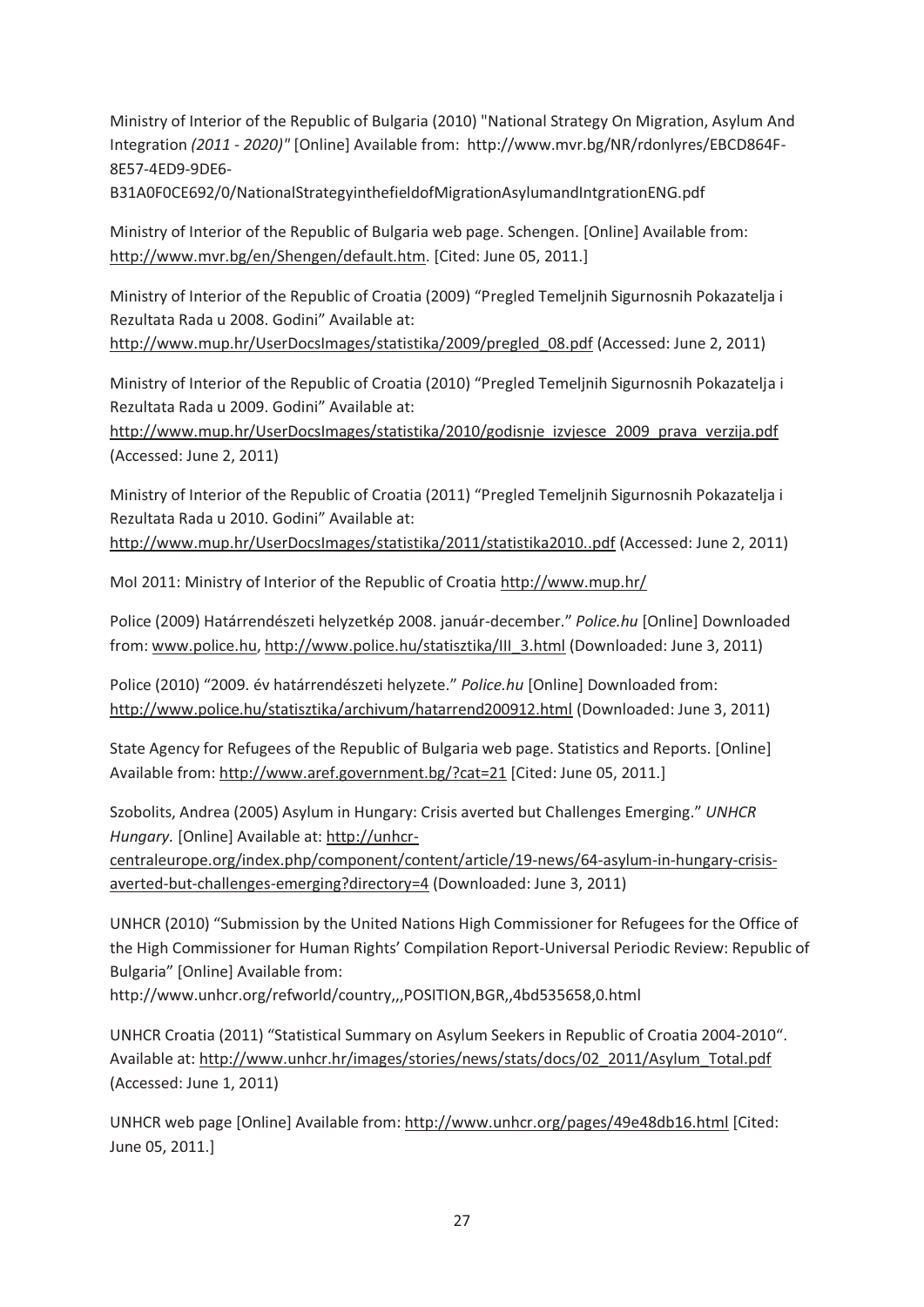Zhelyazkova, Antonina, Angelova, Violeta and Vladimirov, Zhelyu (2007) "Undocumented Worker Transitions: Bulgaria Country Report" s.l. : Relations, International Centre for Minority Studies and Intercultural, 2007.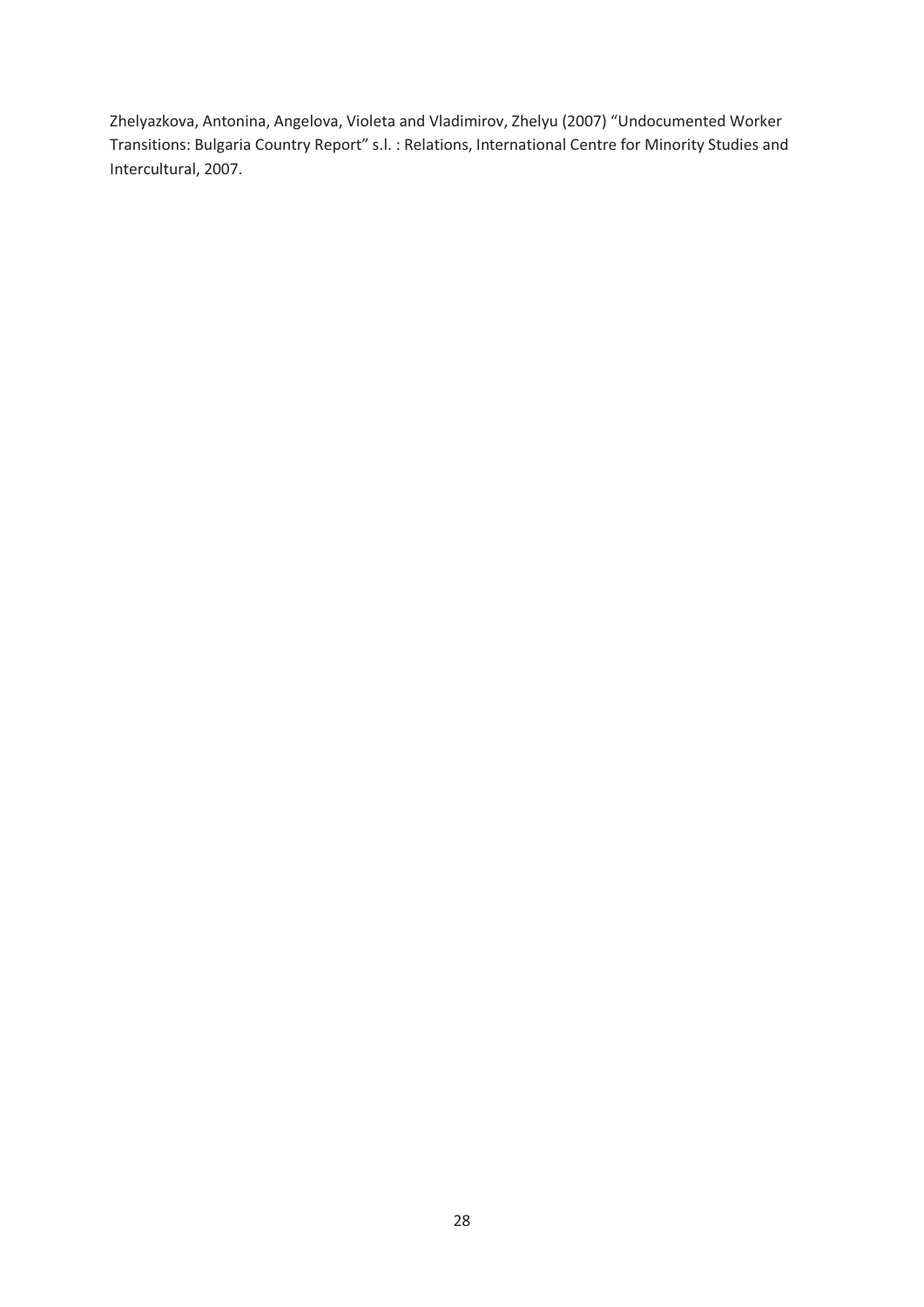#### **7 Appendices**

#### **7.1 APPENDIX I: Definitions**

#### **Migrant:**

"At the international level, no universally accepted definition for "migrant" exists. The term migrant was usually understood to cover all cases where the decision to migrate was taken freely by the individual concerned for reasons of "personal convenience" and without intervention of an external compelling factor; it therefore applied to persons, and family members, moving to another country or region to better their material or social conditions and improve the prospect for themselves or their family. The United Nations defines migrant as an individual who has resided in a foreign country for more than one year irrespective of the causes, voluntary or involuntary, and the means, regular or irregular, used to migrate. Under such a definition, those travelling for shorter periods as tourists and businesspersons would not be considered migrants. However, common usage includes certain kinds of shorter-term migrants, such as seasonal farmworkers who travel for short periods to work planting or harvesting farm products" (IOM 2011).

#### **Irregular migrant:**

"A person who, owing to unauthorized entry, breach of a condition of entry, or the expiry of his or her visa, lacks legal status in a transit or host country. The definition covers inter alia those persons who have entered a transit or host country lawfully but have stayed for a longer period than authorized or subsequently taken up unauthorized employment (also called clandestine/undocumented migrant or migrant in an irregular situation). The term "irregular" is preferable to "illegal" because the latter carries a criminal connotation and is seen as denying migrants' humanity" (IOM 2011).

#### **Asylum seeker**:

"A person who seeks safety from persecution or serious harm in a country other than his or her own and awaits a decision on the application for refugee status under relevant international and national instruments. In case of a negative decision, the person must leave the country and may be expelled, as may any non-national in an irregular or unlawful situation, unless permission to stay is provided on humanitarian or other related grounds" (IOM 2011).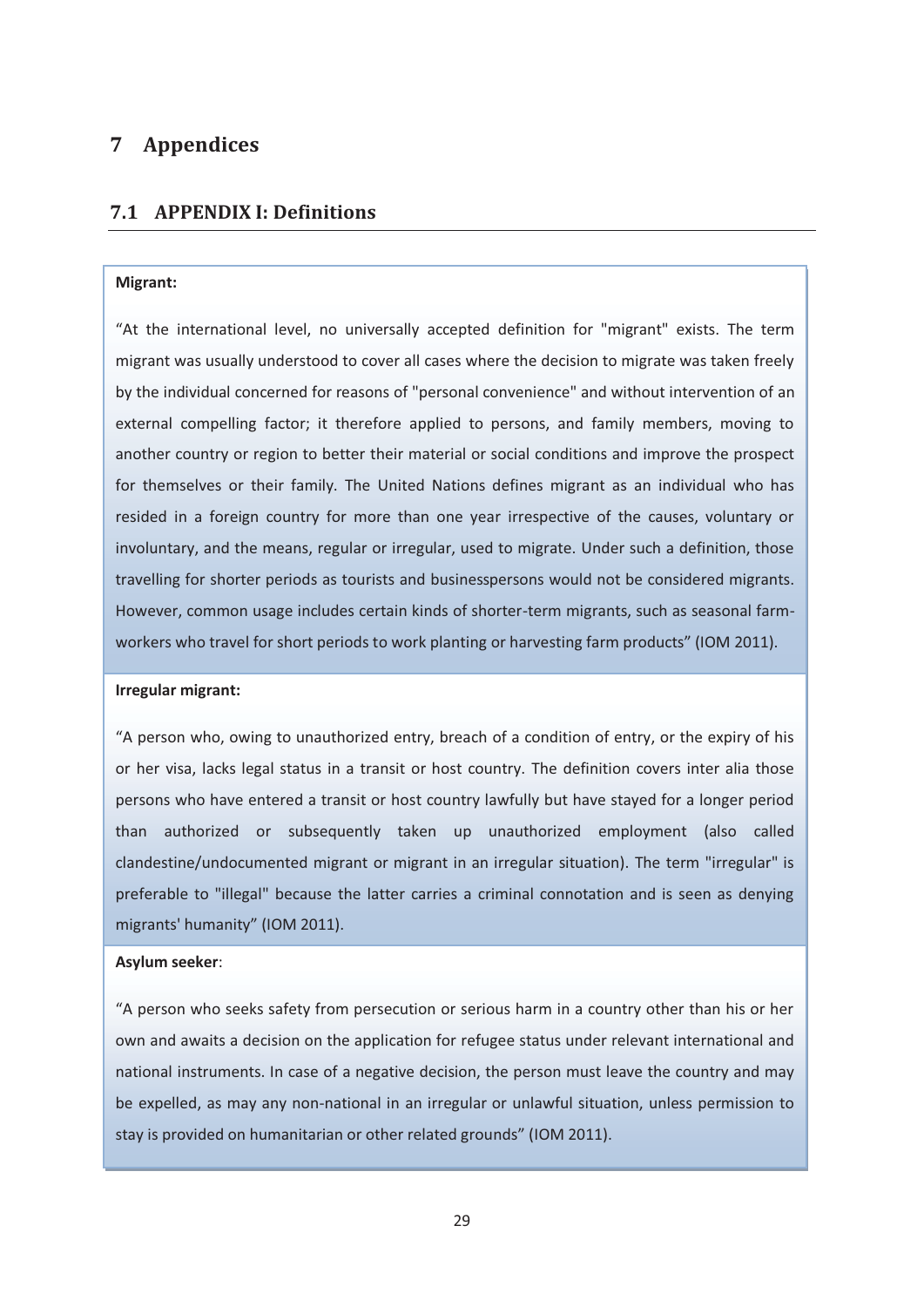#### **Refugee**:

A person who, "owing to a well-founded fear of persecution for reasons of race, religion, nationality, membership of a particular social group or political opinions, is outside the country of his nationality and is unable or, owing to such fear, is unwilling to avail himself of the protection of that country. (Art. 1(A)(2), Convention relating to the Status of Refugees, Art. 1A(2), 1951 as modified by the 1967 Protocol) (IOM 2011).

#### **Subsidiary protection**:

"A third country national or a stateless person who does not qualify as a refugee but in respect of whom substantial grounds have been shown for believing that the person concerned, if returned to his or her country of origin, or in the case of a stateless person, to his or her country of former habitual residence, would face a real risk of suffering serious harm as defined in Article 15, and to whom Article 17(1) and (2) do not apply, and is unable, or, owing to such risk, unwilling to avail himself or herself of the protection of that country (Council Directive 2004/83/EC).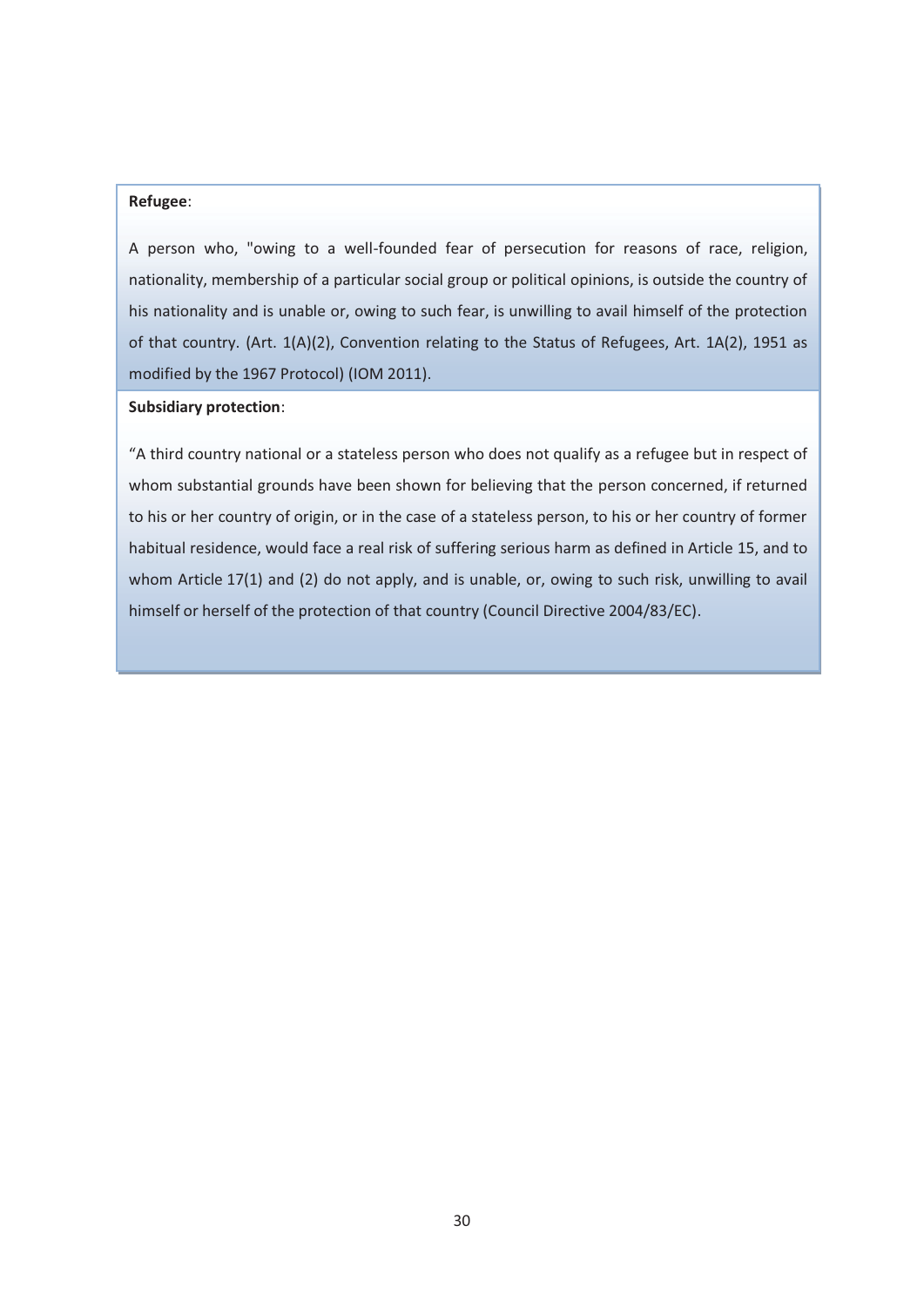| Change in the<br>number of<br>asylum<br>applications<br>$(t-1)$ | Croatia | <b>Bulgaria</b> | <b>Hungary</b> | <b>EU (27</b><br>countries) |
|-----------------------------------------------------------------|---------|-----------------|----------------|-----------------------------|
| 2001                                                            | n.a.    | 38%             | 22%            | 4%                          |
| 2002                                                            | n.a.    | 19%             | $-33%$         | $-1\%$                      |
| 2003                                                            | n.a.    | -46%            | -63%           | $-18%$                      |
| 2004                                                            | n.a.    | $-27%$          | $-33%$         | $-20%$                      |
| 2005                                                            | 15%     | $-27%$          | 1%             | $-15%$                      |
| 2006                                                            | -49%    | $-22%$          | 32%            | $-16%$                      |
| 2007                                                            | 107%    | 53%             | 62%            | 13%                         |
| 2008                                                            | $-21%$  | $-23%$          | $-9%$          | n.a.                        |
| 2009                                                            | $-6%$   | 14%             | 50%            | n.a.                        |
| 2010                                                            | 99%     | 20%             | $-55%$         | n.a.                        |

# **7.2 APPENDIX II: Benchmarking asylum applications: the three case studies and the EU**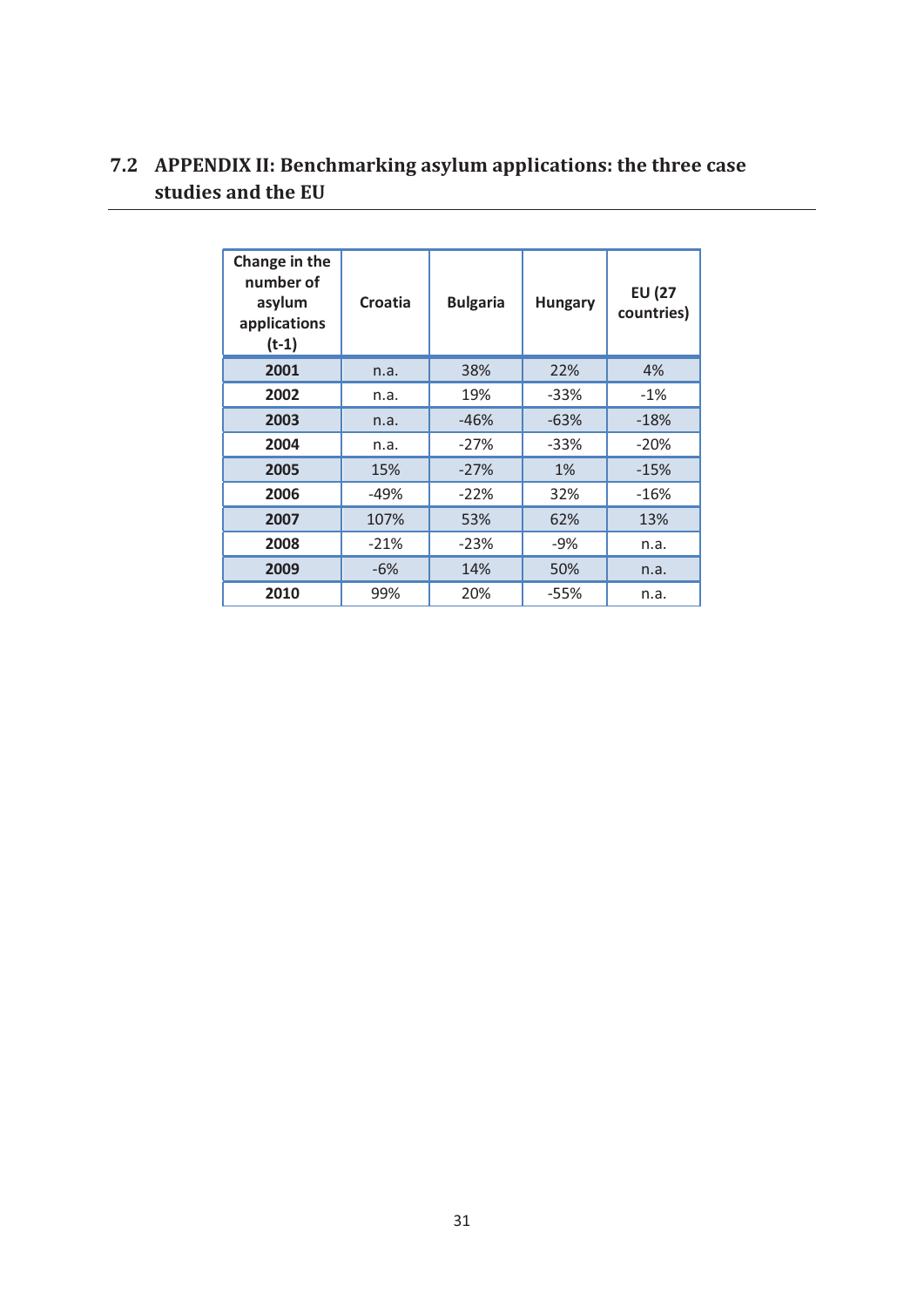#### **ASYLUM-SEEKERS**

Candidate countries to the European Union should harmonize their legislation with the EU Community Law. The first common EU provisions on asylum seeking were initiated in 1999 with the launch of the Common European Asylum System (CEAS). The main purpose of the EU legislation in the field of asylum was to ensure common minimum standards in all EU member states. Among the most important legislation measures taken in the first phase of the CEAS (2000-2005) were the *Directive on Reception Conditions for asylum-seekers*, on *Qualification for becoming a refugee or a beneficiary of subsidiary protection status* and on Asylum Procedures, and the so-called *'Dublin' regulation* on which member state should be responsible for examining an asylum application.

The Directive on Reception Conditions for asylum-seekers (*Council Directive 2003/9/EC* of 27 January 2003) lays down the minimum standards of reception conditions for asylum applicants. It aims to ensure dignified standard of living for applicants in all member states. It also limits asylum applicants' secondary movements.

*Council Directive 2004/83/EC* of 29 April 2004 sets out the minimum standards for the qualification and status of third-country nationals and stateless persons as refugees or as persons who otherwise need international protection. It also establishes the content of the protection to be granted to these persons.

The Dublin regulation - *Council Regulation (EC) No 343/2003* of 18 February 2003 establishes the criteria and mechanisms for determining the Member State responsible for examining an asylum application lodged in one of the Member States by a third-country national. It aims to facilitate the process of identifying which country is responsible for examining an asylum application, to establish reasonable time limits for each of the phases of determining the Member State responsible, and to prevent abuse of asylum procedures in the form of multiple applications.

With the Commission's Policy Plan on Asylum the future direction of the asylum policy of the European Union was set out in 2008. It suggests, most importantly, reaching higher common standards of protection by further aligning member state asylum legislation and establishing solidarity mechanisms between member states to support Member states which face disproportionate burden.

32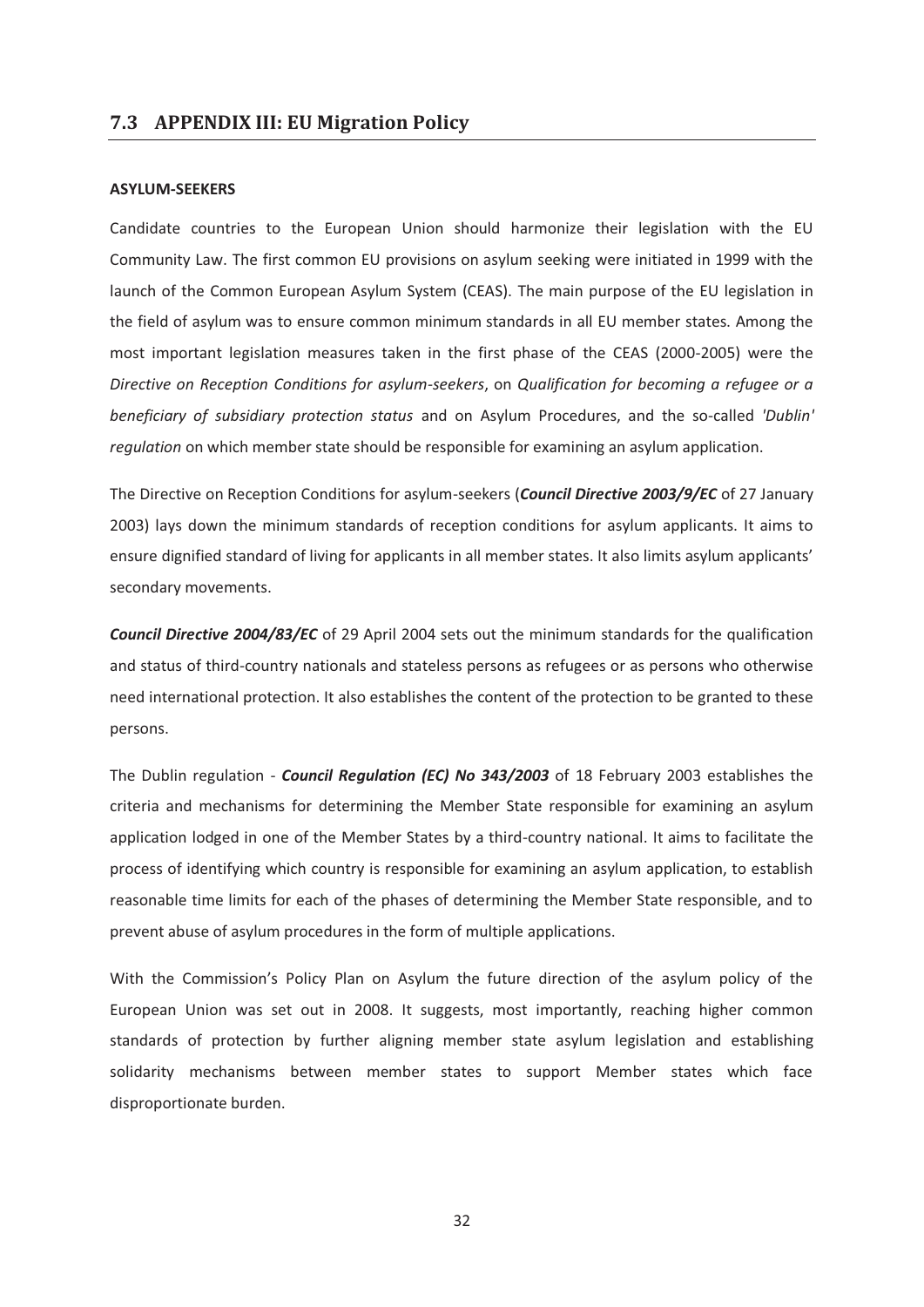#### **SCHENGEN ACQUIS**

The Schengen Agreement with its legislative principles has been incorporated into the EU legal framework by the Treaty of Amsterdam of 1997. The Schengen acquis include common rules and procedures with regard to visas for short stays, asylum requests and border controls. In order to guarantee security within the Schengen area, the acquis require increased cooperation and coordination between police services and judicial authorities.

The key rules adopted within the Schengen framework include:

- removal of checks on persons at the internal borders;
- a common set of rules applying to people crossing the external borders of the EU Member States;
- harmonization of the conditions of entry and of the rules on visas for short stays;
- enhanced police cooperation (including rights of cross-border surveillance and hot pursuit);
- stronger judicial cooperation through a faster extradition system and transfer of enforcement of criminal judgments;
- establishment and development of the Schengen Information System (SIS).

The list of the elements that make up the *acquis* with the corresponding legal basis for each of them in the Treaties, was adopted by Council Decisions 1999/435/EC and 1999/436/EC of 20 May 1999. In 2006 one of the provisions in the acquis, the Schengen Borders Code was changed. Regulation (EC) No 562/2006 of the European Parliament and of the Council of 15 March 2006 modified the legislation on border checks carried out on people. It is intended to improve the legislative part of the integrated border management policy by setting out the rules on crossing external borders and on reintroducing checks at internal borders.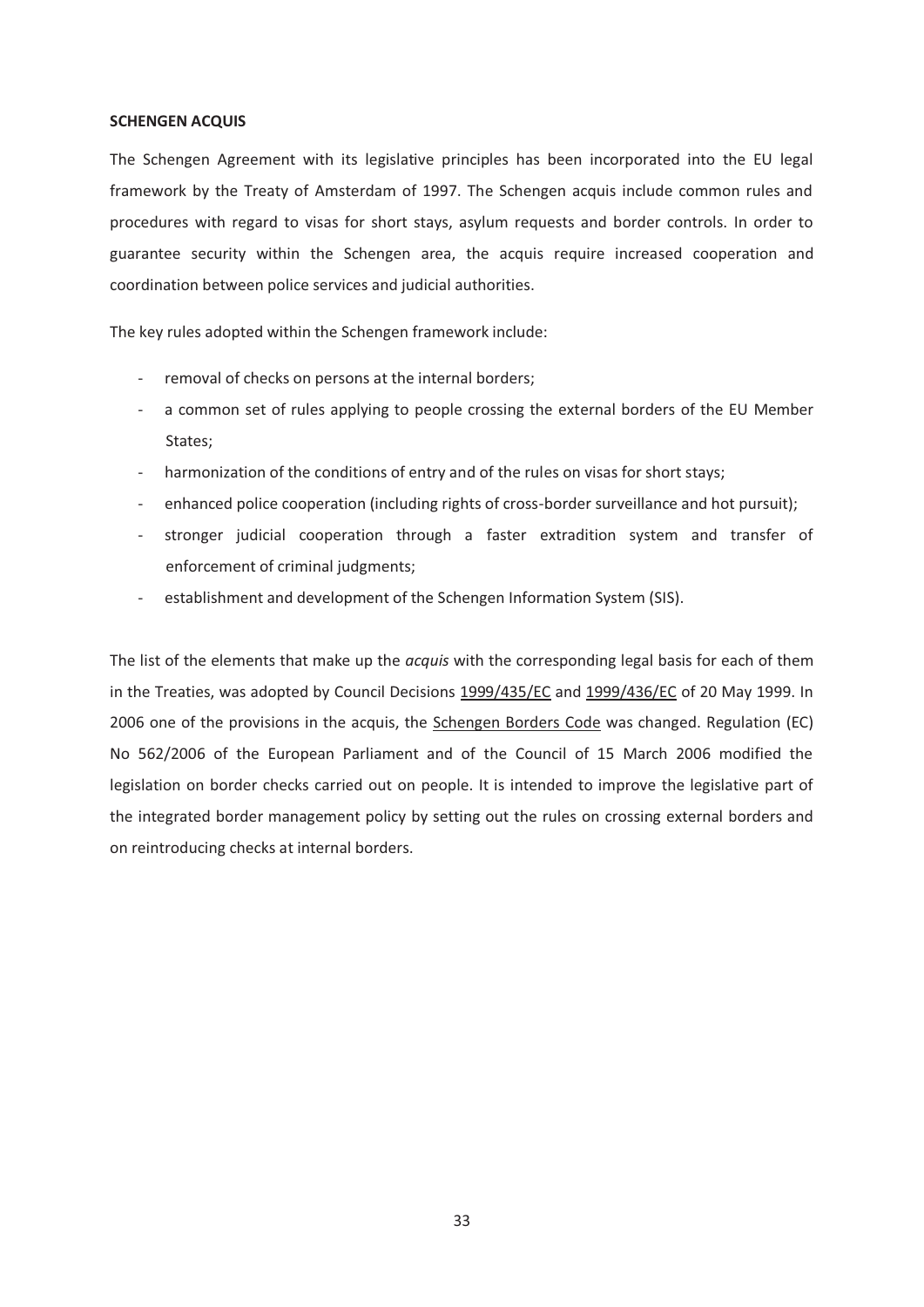Croatian Red Cross (CRC) distinguishes between two major periods in dealing with migrants – from 1991 to 2003, and from 2003 onwards.

In the war period from 1991, Croatian Red Cross was mostly involved in helping people fleeing conflict, especially by meeting them at the border and rendering necessary assistance. At that time CRC had mobile teams which were covering Knin, Sisak, Glina and Lika, especially helping elderly people in remote areas, providing them with meals.

From 2003 onwards CRC got involved in helping **asylum seekers**, providing psycho-social support. At that time CRC was in charge of the only asylum shelter in Croatia - Šašna Greda. In this period the Ministry of Interior was involved only in formal procedures. Croatia got the firs law on asylum seekers only in 2004. In the new asylum shelter in Kutina, under jurisdiction of the Ministry of Interior after 2004, 30 people from CRC provide psycho-social support through activities such as language courses, integration in the society and health issues. The majority of asylum seekers come from Afghanistan. However, it is impossible to track their movement after they are once registered. CRC works with the ones who accept their help. Only from informal conversations they get information that some of asylum seekers illegally 'escaped' from Croatia, going mainly to Scandinavian countries. However, there is no official track or data.

The involvement of the CRC with **irregular migration** can be seen through the project MATR, which was designed for irregular migrants in cooperation with Croatian Legal Centre and Dutch Refugee Council. It finished in 2010 and CRC focused mainly on vulnerable groups - women, juveniles and persons with special needs.

Regarding the **victims of trafficking** CRC cooperates with IOM and the Ministry of Health and Social Welfare. The Ministry provides a shelter and three centers for adult victims where CRC cooperates with them. In the area of trafficking, changing patterns can be noted – until three years ago Croatia was considered to be only a transit country for victims from Moldova and Ukraine; however, today it is also a destination country - for victims usually coming from Bosnia and Herzegovina or Serbia.

-

<sup>&</sup>lt;sup>9</sup> Interview with Selma Golubović, Asylum and Migration Department Croatian Red Cross